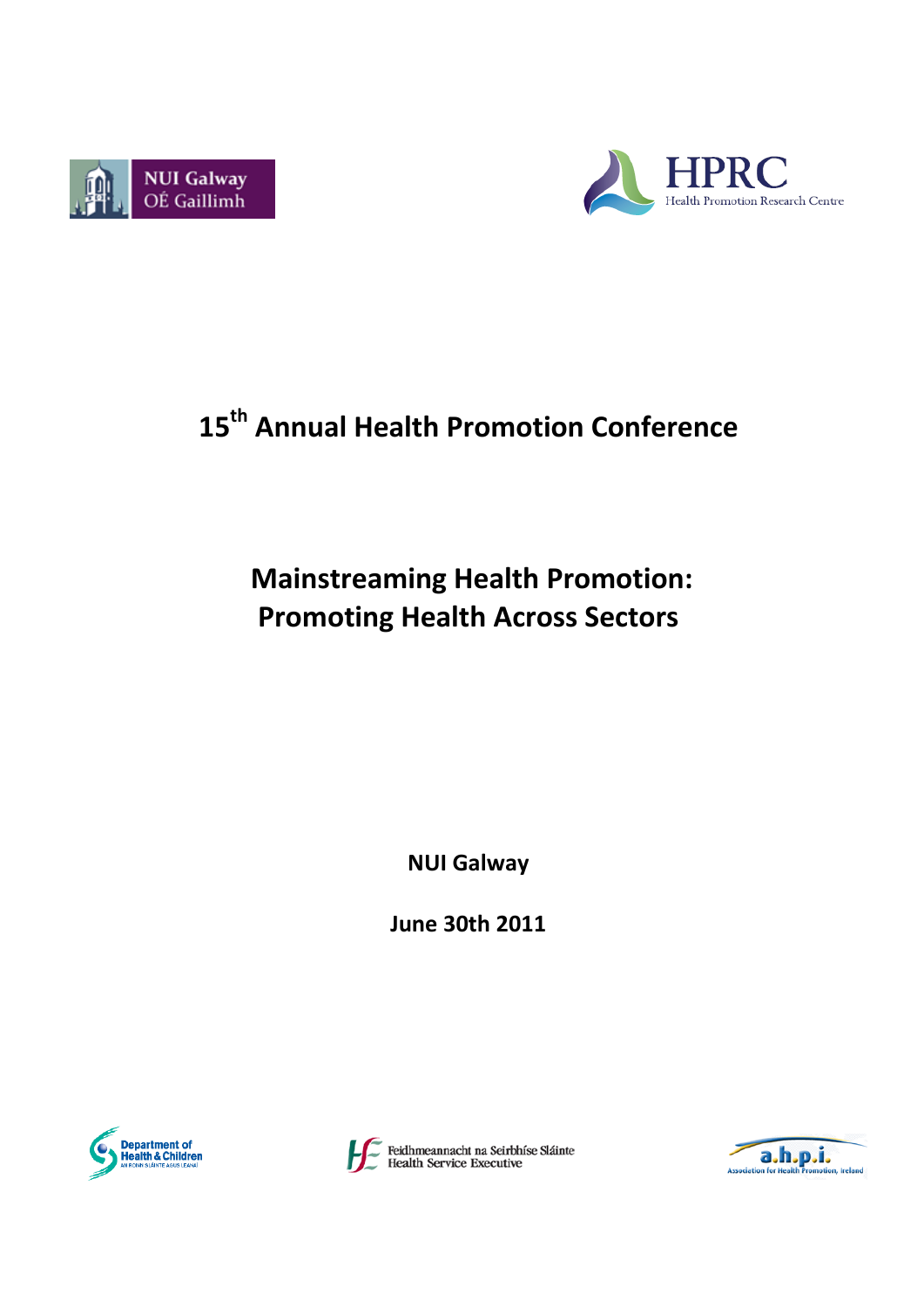

#### Conference Steering Committee:

| Mr. Robbie Breen          | Assistant Principal Officer, Health Promotion Policy Unit, Department of Health |
|---------------------------|---------------------------------------------------------------------------------|
|                           | and Children                                                                    |
| Ms. Biddy O'Neill         | Health Promotion Manager, National Programmes, Health Service Executive         |
| Professor Margaret Barry  | Health Promotion Research Centre, NUI Galway                                    |
| Dr. Jane Sixsmith (Chair) | Health Promotion Research Centre, NUI Galway                                    |
| Dr. Saoirse Nic Gabhainn  | Health Promotion Research Centre, NUI Galway                                    |
| Dr. Margaret Hodgins      | Health Promotion Research Centre, NUI Galway                                    |
| Dr. Claire Connolly       | Health Promotion Research Centre, NUI Galway                                    |
| Dr. Colette Kelly         | Health Promotion Research Centre, NUI Galway                                    |
| Ms. Christina Murphy      | Health Promotion Research Centre, NUI Galway                                    |
| Ms. Leigh Anne Sweeney    | Health Promotion Research Centre, NUI Galway                                    |
| Ms. Priscilla Doyle       | Health Promotion Research Centre, NUI Galway                                    |
| Ms. Verna McKenna         | Health Promotion Research Centre, NUI Galway                                    |
| Ms. Geraldine Nolan       | Health Promotion Research Centre, NUI Galway                                    |
| Ms. Natasha Clarke        | Health Promotion Research Centre, NUI Galway                                    |
| Ms. Yetunde John Akinola  | Health Promotion Research Centre, NUI Galway                                    |
|                           |                                                                                 |

#### Conference Secretariat:

| Dr. Vivienne Batt      | Health Promotion Research Centre, NUI Galway |
|------------------------|----------------------------------------------|
| Ms. Christina Costello | Health Promotion Research Centre, NUI Galway |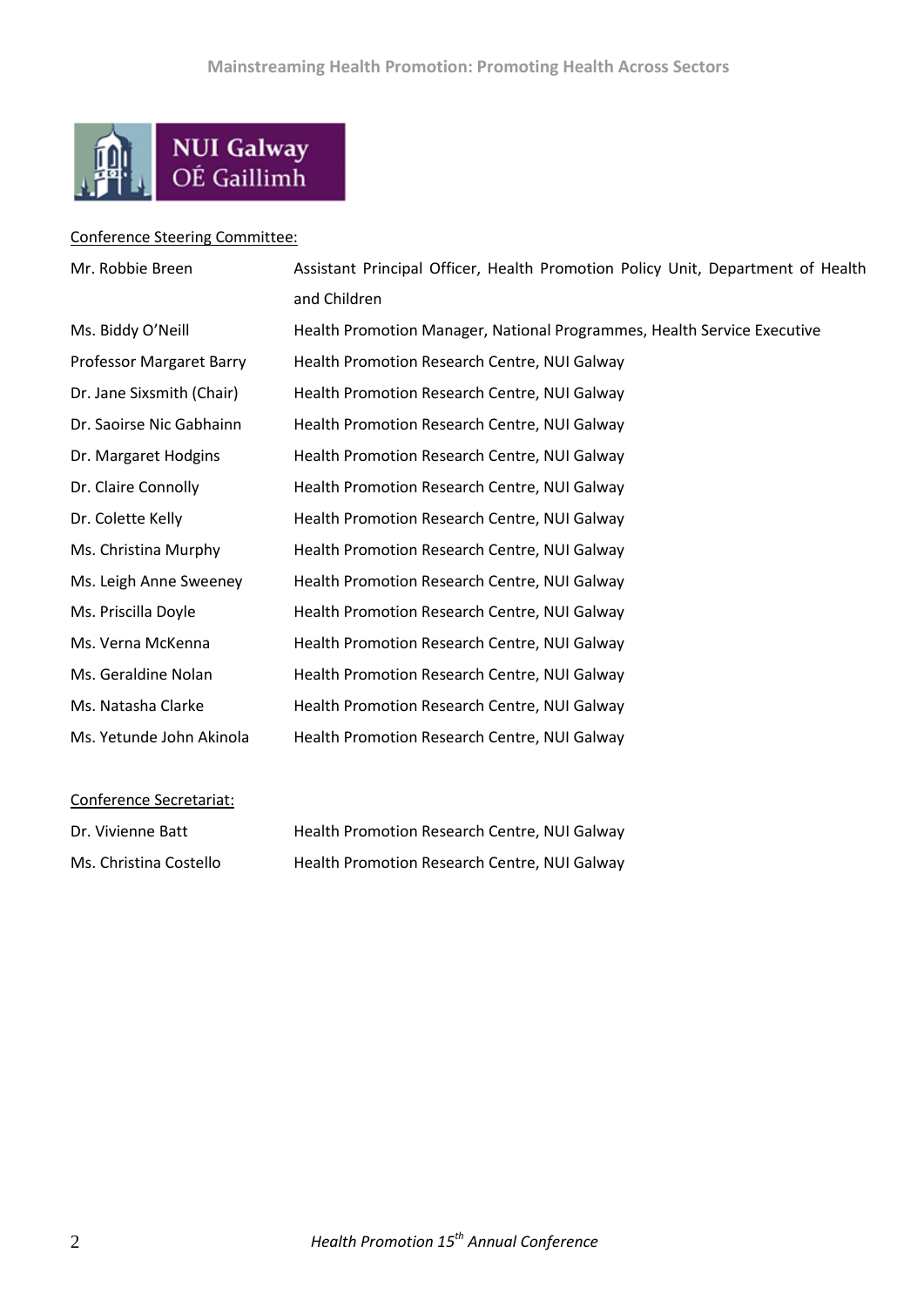### **CONFERENCE PROGRAMME**

### **Mainstreaming Health Promotion: Promoting Health Across Sectors Health Promotion Research Centre Annual Conference** Thursday 30th, 2011

8.45am Registration

9.30am Opening Remarks by Professor Margaret Barry, Head of WHO Collaborating Centre for Health Promotion Research, NUI Galway

Welcome by Dr. James Browne, President of NUI Galway

Opening Speech by Dr. James Reilly, TD, Minister for Health *Venue: MY243 Lecture Theatre, Aras Moyola.*

#### **Plenary**

*"Responding to Noncommunicable Diseases in Europe: A challenge and an opportunity for health promotion"*

Dr. Gauden Galea, Director, WHO Regional Office for Europe

*"Your Health is Your Wealth: A policyfFramework for a healthier Ireland 2010-2020"* Dr. Tony Holohan, Chief Medical Officer, Department of Health & Children.

*Chair: Dr. Kevin Kelleher, National Office for Health Protection, HSE Venue: MY243 Lecture Theatre, Aras Moyola*

#### 11.00am *Tea/Coffee\**

#### 11.30am **Parallel Workshops:**

*Building Capacity for Mainstreaming Health Promotion* Workshop 1: Irish Heart Foundation/ Health Service Executive Screening Programmes *Venue: Room 123, Aras Moyola*. Workshop 2: Irish Cancer Society / Dental Health Foundation *Venue: Room 124, Aras Moyola.* Workshop 3: National Youth Council of Ireland/ Health Service Executive, Supportive Environments *Venue: Room 125, Aras Moyola.* Workshop 4: Health Service Executive Winning New Opportunities/Exercise Referral Programmes *Venue: Room 126, Aras Moyola.*

1.00pm *Lunch\**

#### 2.00pm **Plenary**

*"The Next Decade for Health in the EU: A new decade for health promotion, or back to the bad old days?"*

Mr. Clive Needle, Director of EuroHealthNet, Brussels

*"Setting the Scene for the HSE- The Health Promotion Strategic Framework 2011-2016"* Ms. Joan Ita Murphy, Project Officer, Health Promotion Strategic Framework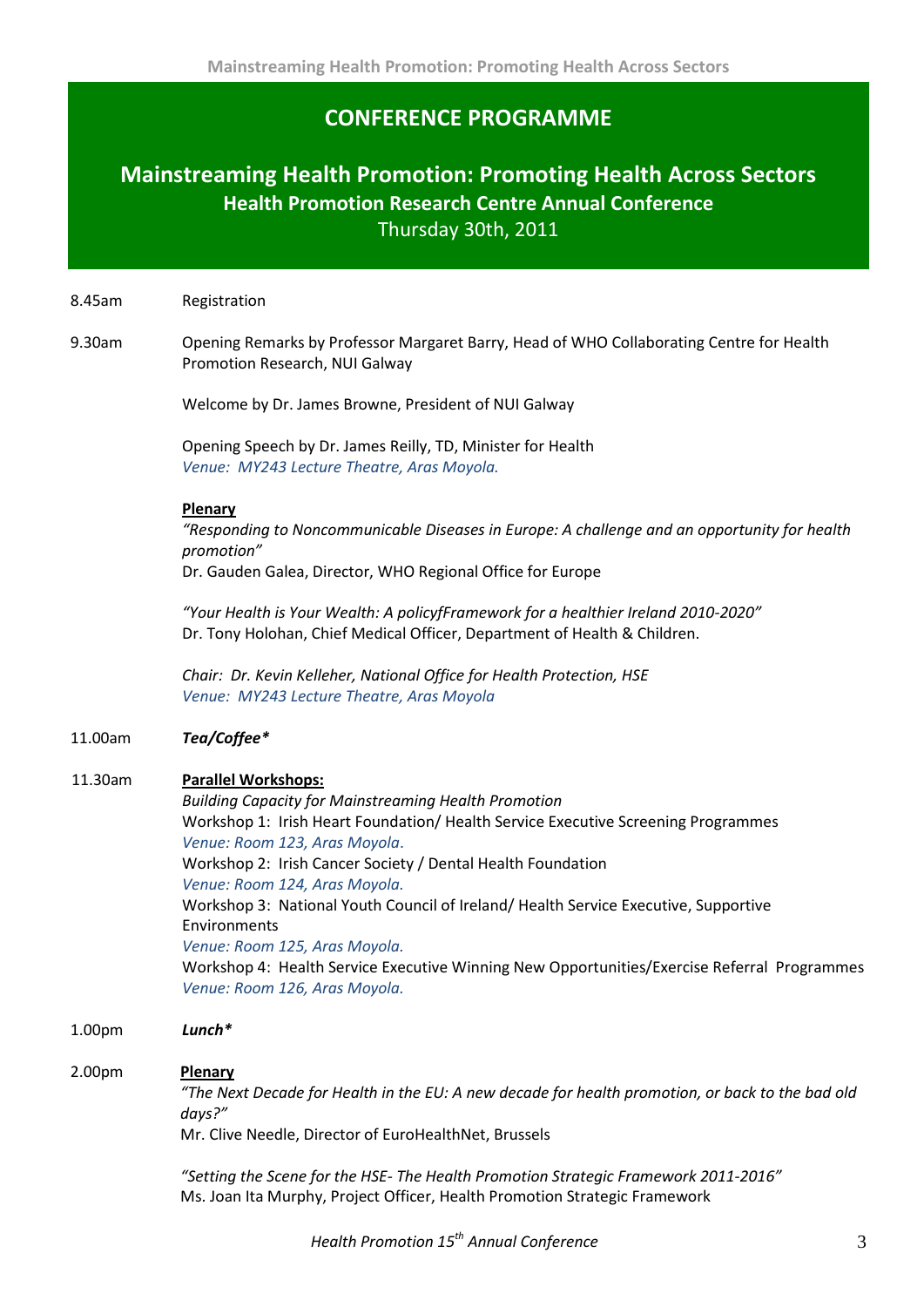#### *"Input into the Development of the National Public Health Policy Framework"* Ms. Biddy O'Neil, HSE Health Promotion

*Chair: Ms. Biddy O'Neil, Health Promotion, HSE Venue: MY243 Lecture Theatre, Aras Moyola.*

#### 3.00pm **Consultation/Breakout session** *Consultation on the Development of the National Public Health Policy Framework Venue 1: MY129, Aras Moyola Venue 2: MY227, Aras Moyola*

#### 4.15pm *Tea/Coffee to go\**

#### 4.30pm **Discussion Panel:**

Dr. Margaret Hodgins, Association for Health Promotion Ireland Ms. Norma Cronin, Irish Cancer Society Ms. Maureen Mulvihill, Irish Heart Foundation Mr. Kevin O'Hagan, National Youth Council of Ireland Ms. Biddy O'Neill, Health Service Executive Ms. Evelyn Fanning, Health Service Executive

*Chair: Mr. Owen Metcalfe, Institute of Public Health in Ireland Venue: MY243 Lecture Theatre, Aras Moyola.*

#### 5.30pm **Closing Remarks**

Followed by canapé and wine reception\*

\*Posters will be available for viewing during breaks in Room MY129, Aras Moyola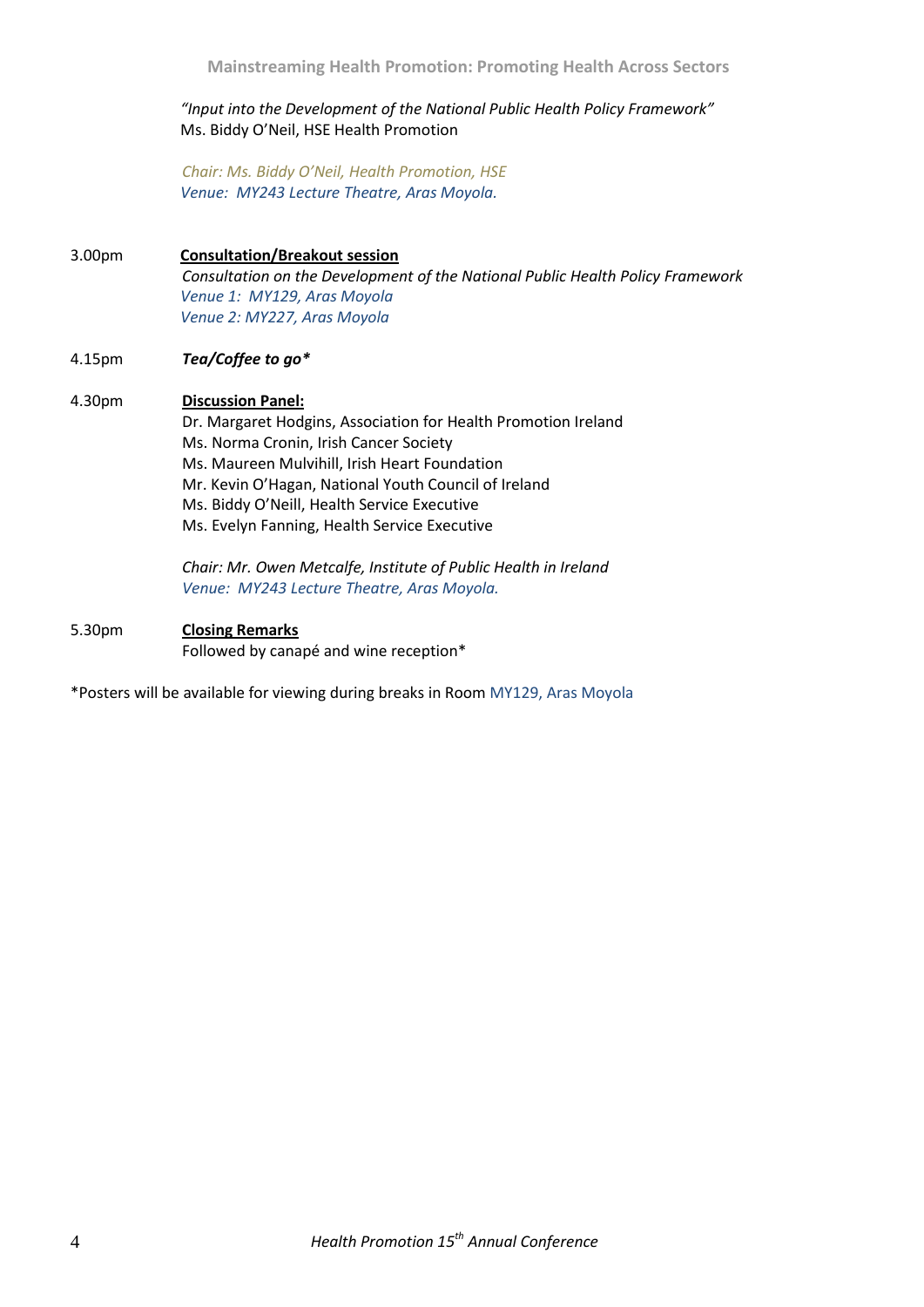## **Plenary Speaker Biographies**



Dr Gauden Galea is Director of Noncommunicable Diseases and Health Promotion in the World Health Organization (WHO) Regional Office for Europe. He is a public health physician with a special interest in health promotion. He joined WHO in 1998 and has held a succession of noncommunicable and health promotion posts including work in the South Pacific Office of WHO, in the Western Pacific and, most recently, from 2006 to 2010, in WHO headquarters as the Coordinator of Health Promotion.



Dr Tony Holohan, MB Bch BAO MPH DCH FRCPI FFPMHI MICGP Dip Mgmt, Dr Tony Holohan qualified from UCD in 1991 and trained initially in General Practice and subsequently in public health medicine. He was appointed as Deputy Chief Medical Officer at the Department of Health and Children in 2001 and Chief Medical Officer in 2008. His responsibilities include policy on a diverse range of medical and public health matters including patient safety, quality in health care, public health, reproductive health and social inclusion. He provides expert medical and public health evidence, analysis and advice to the Minister and to the Department.



Clive Needle is an independent international public policy advisor for organisations. Since 2000 he has been strategic advisor and director for EuroHealthNet, a network of public bodies developing health promoting policies in Europe [\(www.eurohealthnet.eu](http://www.eurohealthnet.eu/) and [www.equitychannel.net](http://www.equitychannel.net/) ). Clive has directed its policy work on health in all EU policies and actions on social, economic and environmental determinants of health. Clive represents the network on bodies such as the EU Health Policy Forum and the EU Platform on Diet, Physical Activity & Health and has frequently chaired, advised or facilitated high level processes and events, including:

- Chairing the Stakeholder Platform for the EU Mental Health Consultation process
- Keynote speaker at the EU Open Health Forum
- Presenter at the EU Presidency Conference on preventing obesity
- Presenter on inequalities and leadership to the EU High Level Public Health Committee.

Clive has advised and supported numerous activities of the World Health Organisation, including chairing and moderating processes for Health Promoting Schools, Poverty and Health, Social Determinants and Health, Transport and Environment. He advises various other civil society organisations, local and national authorities and academic bodies.

Since 2010 Clive has become European Representative for Health Action Partnerships International [\(www.hapi.org.uk](http://www.hapi.org.uk/) ), an initiative to support technical assistance, capacity development and public health improvement globally.

Clive has also worked for business, voluntary organisations and political campaigns. He is a former Member of the European Parliament where he specialised in health, environment and development issues, authoring parliamentary reports on economic cooperation and public health strategies. He co-chaired the cross party Intergroup for Indigenous Peoples and was Vice Chair of the Parliamentary Delegation with Armenia, Georgia and Azerbaijan.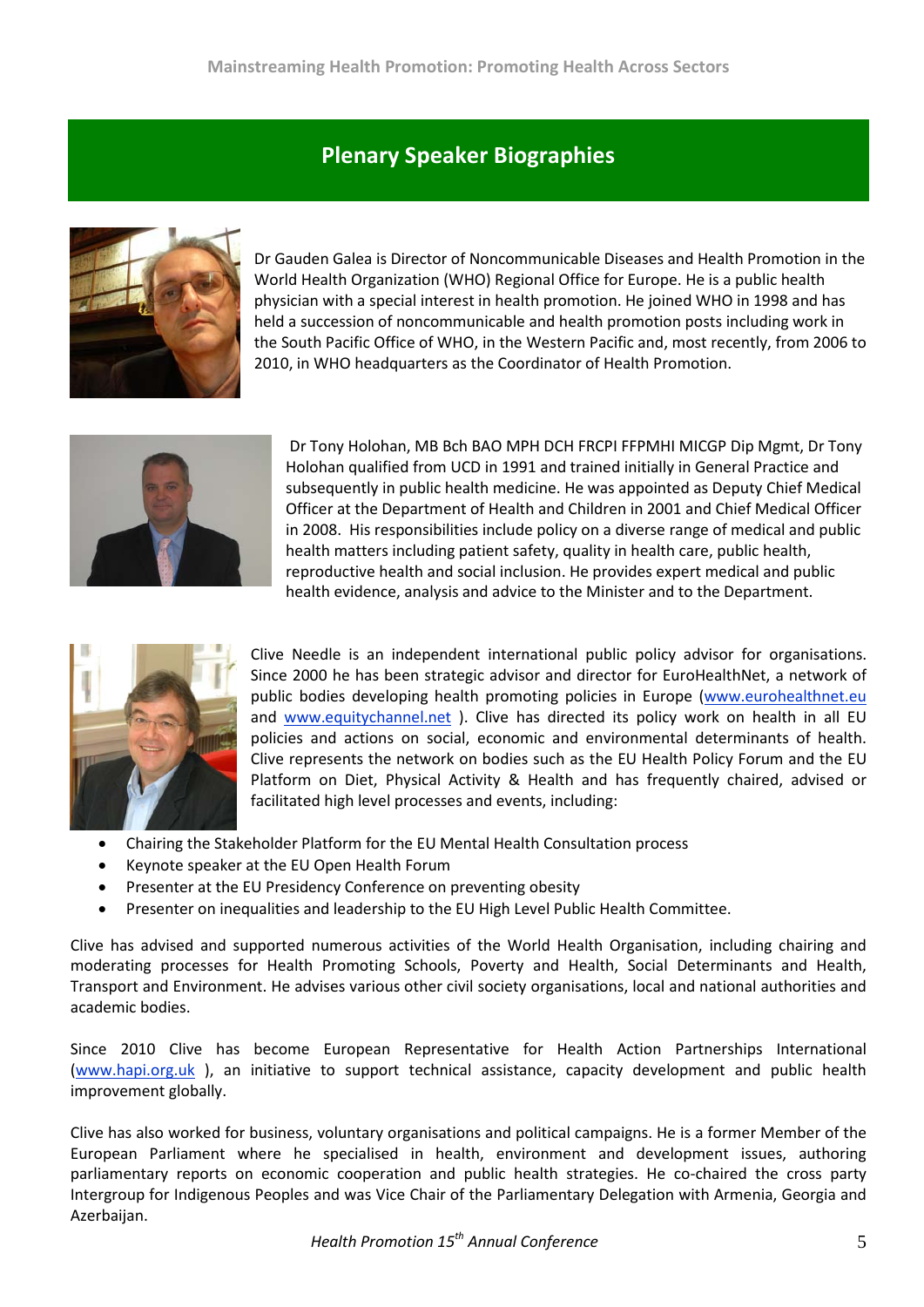

Joan Ita Murphy is the project manager for the Health Promotion Strategic Framework. Based in the HSE South she has worked as a Regional Health Promotion Officer for primary schools and has been involved in the development of the National Health Promoting School Framework for primary schools. She has previously worked with the former Health Promotion Agency Belfast as a Healthy Settings Coordinator: Healthy Schools. Her background is in nursing, both general and midwifery. She holds an MSc in health promotion from the University of Ulster at Jordanstown, a postgraduate higher diploma in healthcare management from the Royal College of Surgeons in Ireland, and a postgraduate higher diploma in health promotion from the National University of Ireland, Galway.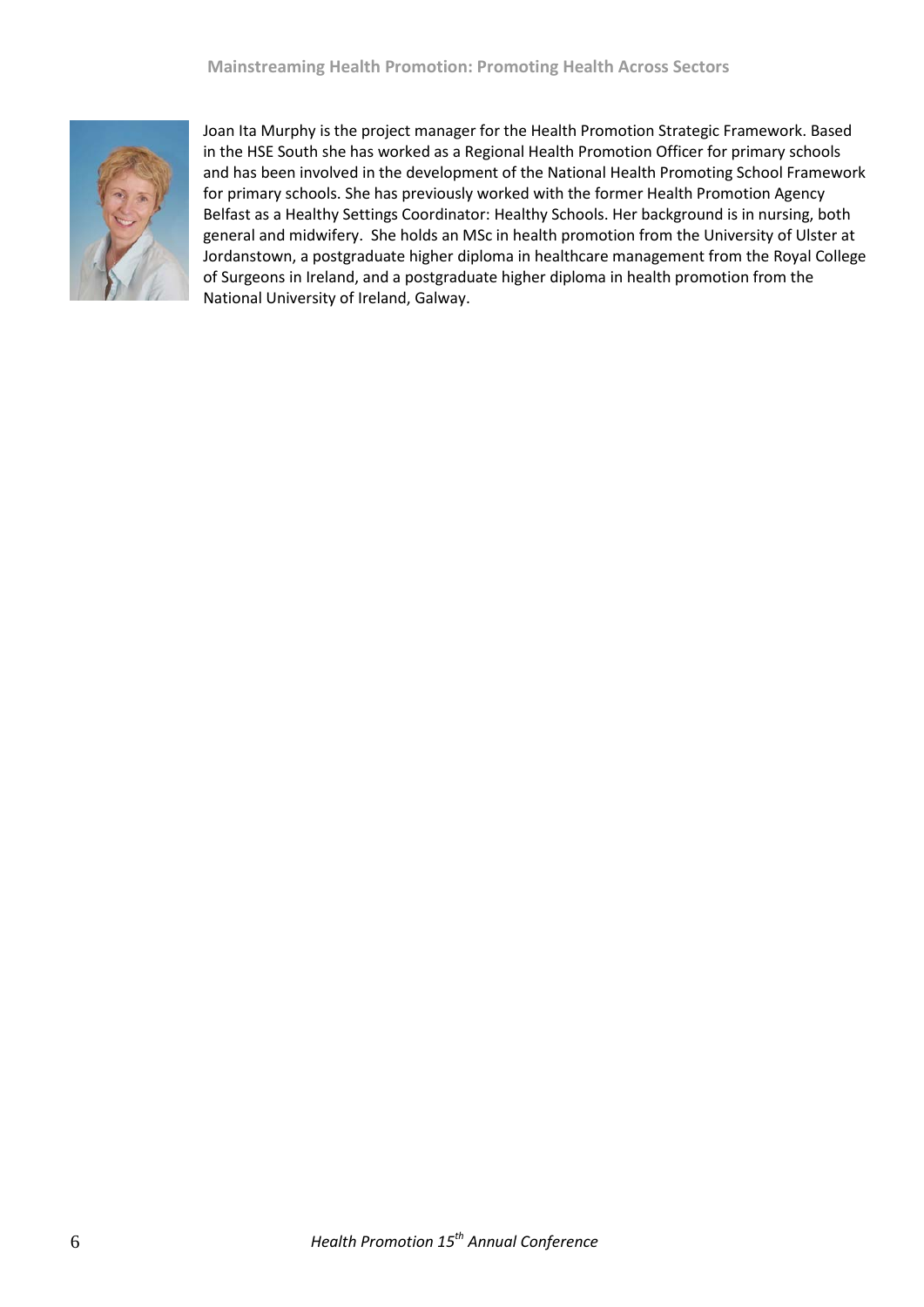## **Plenary Sessions**

#### **Presenter:** Mr. Clive Needle, Director of EuroHealthNet, Brussels

**Title:** The Next Decade for Health in the EU: A new decade for health promotion, or back to the bad old days?

There are two major strategic processes underway relevant to health in the EU context. One, the WHO Europe 2020 reviews, includes studies of health systems and governance, NCDs and other action plans, and social determinants of health and health equity. These offer encouraging prospects for promoting health in state systems across Europe.

Simultaneously, the EU is beginning to implement its EU 2020 process which aims to achieve smart, sustainable and inclusive growth within a decade in the context of severe economic and social problems for many of those same states – 48 of the 53 WHO Europe states have important agreements with the EU. The main approaches for the EU 2020 strategy focus on seven "flagship" target areas: innovation, education, energy, industry, employment, helping young people and reducing poverty. In all seven areas there are entry points for promoting health: an initiative on active ageing which seeks to increase healthy life years is the pilot scheme on innovation, for example.

But the EU 2020 strategy also brings a significant change of emphasis from the public health approaches applied for two decades. Now market oriented consumer and patient safety measures dominate within a framework of budget reductions for health systems, prevention of risk factors, and social innovation, while civil society and health determinants are increasingly marginalised.

So is supporting a 'health in all policies' approach "flogging a dead horse" as some now argue, or do Ottawa Charter principles still apply for Europe? Clive Needle will examine the implications of these profound changes for health promoters and populations, with reference to latest EU developments and initiatives from the EuroHealthNet network of which he is director.

#### **Presenter:** Ms. Joan Ita Murphy, Project Officer, Health Promotion Strategic Framework

**Title:** Setting the Scene for the HSE: The Health Promotion Strategic Framework 2011-2016

The Health Promotion Strategic Framework (HPSF) is the first national strategic framework for health promotion in the HSE. With an increased focus on integration the HPSF sets out a model for developing a health service that integrates health promotion into all aspects of its services. International evidence recommends health promotion approaches that are focused on how and where people live, work, and play; these are known as settings for health promotion. The HPSF outlines a model of health promotion that addresses the broad determinants of health and health inequalities, through health services, community and education settings.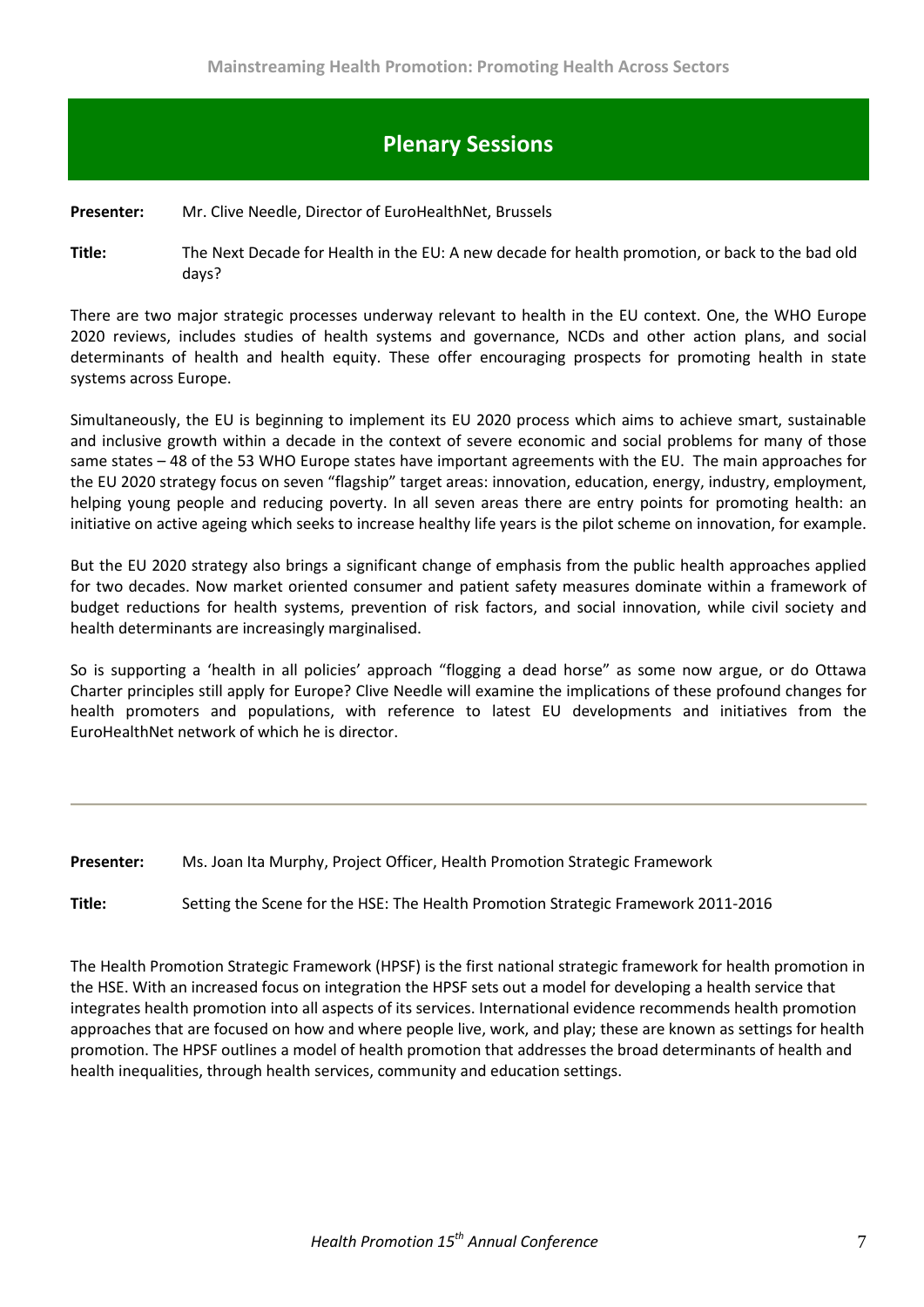## **Parallel Workshops**

#### **Developing Capacity for Health Promotion**

*Each workshop includes a short description from each organisation on their experience of integrating Health Promotion into their activities and developing capacity for Health Promotion at policy and/or practice level. A short discussion based on identification of barriers and support needed for this process and how to overcome the barriers will follow.*

#### **Workshop 1 IHF/ HSE Screening Programmes**

| Facilitator & presenter 1: | Ms. Maureen Mulvihill, Irish Heart Foundation                  |
|----------------------------|----------------------------------------------------------------|
| Presenter2:                | Ms. Lynn Swinbourne, HSE Screening programmes                  |
| Rapporteur:                | Ms. Aoife Gavin, Health Promotion Research Centre, NUI Galway. |

#### **Workshop 2 Irish Cancer Society / Dental Health Foundation**

| Facilitator & Presenter 1: | Ms. Norma Cronin, Irish Cancer Society                                |
|----------------------------|-----------------------------------------------------------------------|
| Presenter 2:               | Ms. Patricia Gilsenan, Dental Health Foundation                       |
| Rapporteur:                | Ms. Leigh-Anne Sweeney, Health Promotion Research Centre, NUI Galway. |

#### **Workshop 3 NYCI/ HSE Supportive Environments**

| Facilitator & Presenter 1: | Ms. Kevin O' Hagan, National Youth Council of Ireland               |
|----------------------------|---------------------------------------------------------------------|
| Presenter 2:               | Ms. Karen Heavey, Health Service Executive                          |
| Rapporteur:                | Ms. Christina Murphy, Health Promotion Research Centre, NUI Galway. |

#### **Workshop 4 Winning New Opportunities for Unemployed People /Exercise Referral Initiative**

Facilitator & Presenter 1:

| Facilitator & Presenter 1: | Ms. Evelyn Fanning (Facilitator) and Fiona Falvey (presenter), HSE,        |
|----------------------------|----------------------------------------------------------------------------|
|                            | Ms. Marie Monaghan, Jobs Club Coordinator, Donegal and Ms. Aleisha Clarke, |
|                            | HPRC, NUI Galway.                                                          |
| Presenter 2:               | Ms. Gemma Strachan, HSE / Institute of Leisure and Amenity Management      |
| Rapporteur:                | Ms. Aleisha Clarke, Health Promotion Research Centre, NUI Galway.          |

#### **4.30 Panel Discussion**:

Dr. Margaret Hodgins, Association for Health Promotion Ireland Ms. Norma Cronin, Irish Cancer Society Ms. Maureen Mulvihill, Irish Heart Foundation Mr. Kevin O'Hagan, National Youth Council of Ireland Ms. Biddy O'Neill, Health Service Executive Ms. Evelyn Fanning, Health Service Executive *Chair: Mr. Owen Metcalfe, Institute of Public Health in Ireland Venue: MY243 Lecture Theatre, Aras Moyola.*

Panel will discuss Integrating Health Promotion into the Mainstream by: *Practice:* Feedback from Workshops *Policy:* Feedback from Policy Consultation.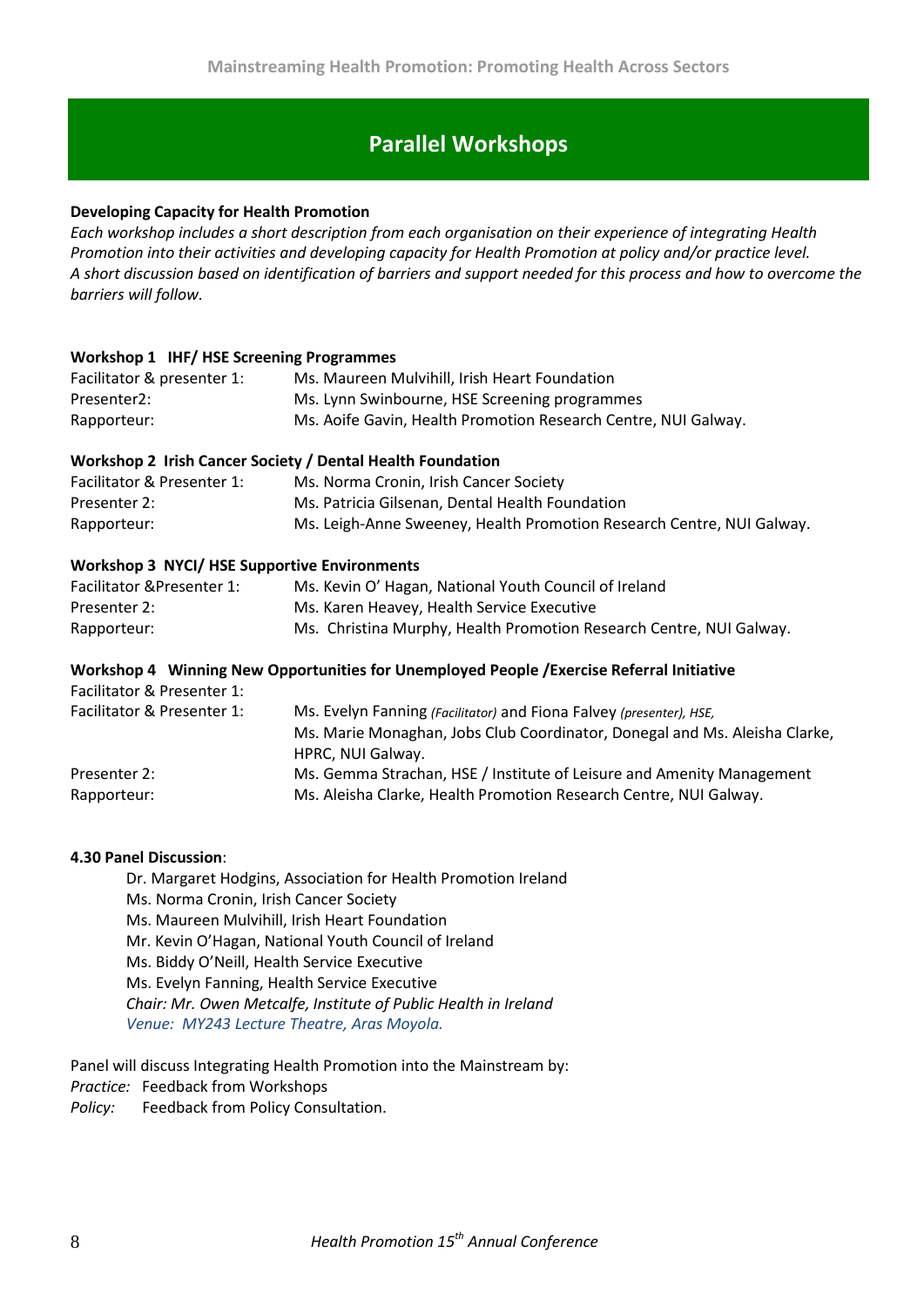## **Your Health is Your Wealth: a Policy Framework for a Healthier Ireland 2012 – 2020 Briefing Document for Consultation**

#### *Aim*

The aim is to develop a high-level policy framework for public health, to cover the period from 2012 to 2020. It will bring to reality the provisions in the Programme for Government with regard to the health and wellbeing of the whole population. The policy framework will be Ireland's vision for a healthier population that is protected from public health threats, living in a healthier and more sustainable environment, with increased social and economic productivity and greater social inclusion.

#### *Process and Expected Outcomes*

It will seek to engage leaders and policy makers across government and society, to recognise that, because many of the causes of health and well being lie outside the health sector, improving the publics' health is the responsibility of all sectors of society, and not just the responsibility of the health service public health workforce. It will identify practical ways to strengthen working between sectors to promote and protect the health and wellbeing of all sectors in our society. It will support ways to keep children healthy; ensure a healthier workforce; and contribute to positive ageing and a greater participation of those with disabilities and mental health issues in society. It will promote healthier lifestyles as well as improving the environment where we live and work, will address the emergence of risk factors and aim to reduce chronic diseases and their burden to families and society. It will highlight achievements of public health policies to date such as reducing the mortality and morbidity from communicable diseases through vaccination, providing clean water and air, providing safer food, and control of tobacco in workplaces. In addition, the framework will summarise the growing evidence that supports a public health approach to improving health, and the economic and societal benefits of prevention and early intervention. At a time of major health reform, this framework recognises the importance of ensuring that the public health function is supported, maintained and strengthened. The framework will set out how the public health function will operate over the coming years in order to achieve the vision.

#### *Methodology*

A Working Group, chaired by the Chief Medical Officer (CMO) of the Department of Health and Children has been set up to review and assess the current state of public health in Ireland and internationally.

#### The **Terms of Reference** for the group are

To develop a policy framework for public health which addresses:

- wider determinants of health and health inequalities
- chronic disease and lifestyle
- inter-sectoral and cross-sectoral approaches at policy and practice level
- protection from and responses to public health threats.

And which will encompass ethical, legal, organizational and professional practice issues for public health, having regard to:

- the Programme for Government
- current resource constraints
- prevailing economic circumstances
- the views of stakeholders as identified through consultation
- the strength and weaknesses of the current system
- the policy framework for Health 2020 as set out by the WHO Euro region
- policies, practices, structures and other developments in other countries
- the evidence base for public health policy and practice.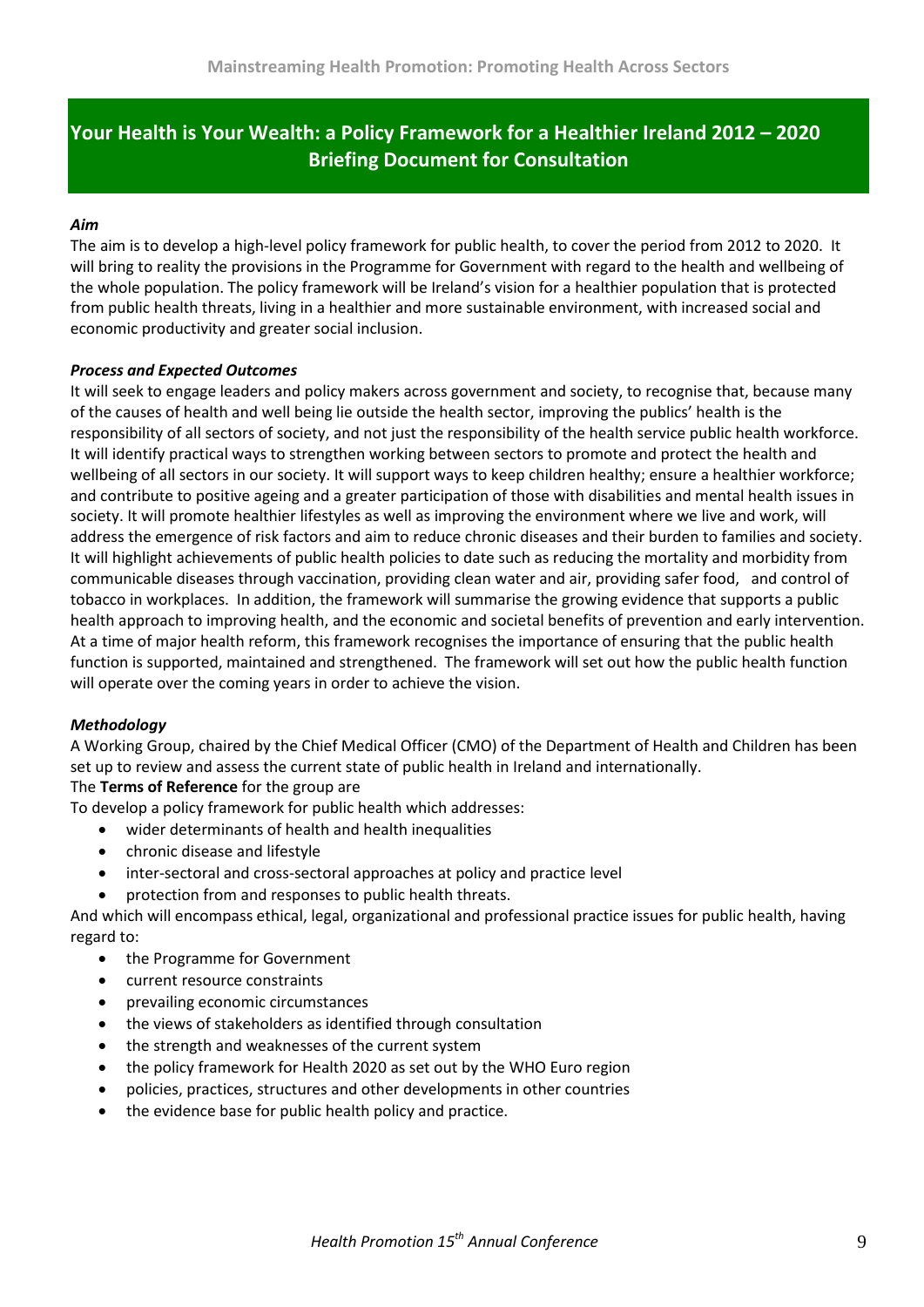#### *Consultation Process*

To succeed in developing and implementing a first class public health policy, a 5-strand consultation process has been mapped out to ensure wide stakeholder engagement.

**Strand 1** A consultation day, led by the Minister for Health, and with other Ministers present.

**Strand 2** General consultation, inviting targeted organisations, as well as the general public, to respond to specific questions on public health priorities

**Strand 3** Targeted consultation for Health Sector engagement.

**Strand 4** A series of bi-lateral meetings with other relevant Government Departments and agencies

**Strand 5** A facilitated workshop for community/voluntary organisations.

#### *Timeline*

It is envisaged that an initial draft report will be submitted to the Department of Health and Children's Management Advisory Committee by the end of the third quarter of this year, with a view to having a finalised report prepared to accompany a memo to Government by the end of 2011.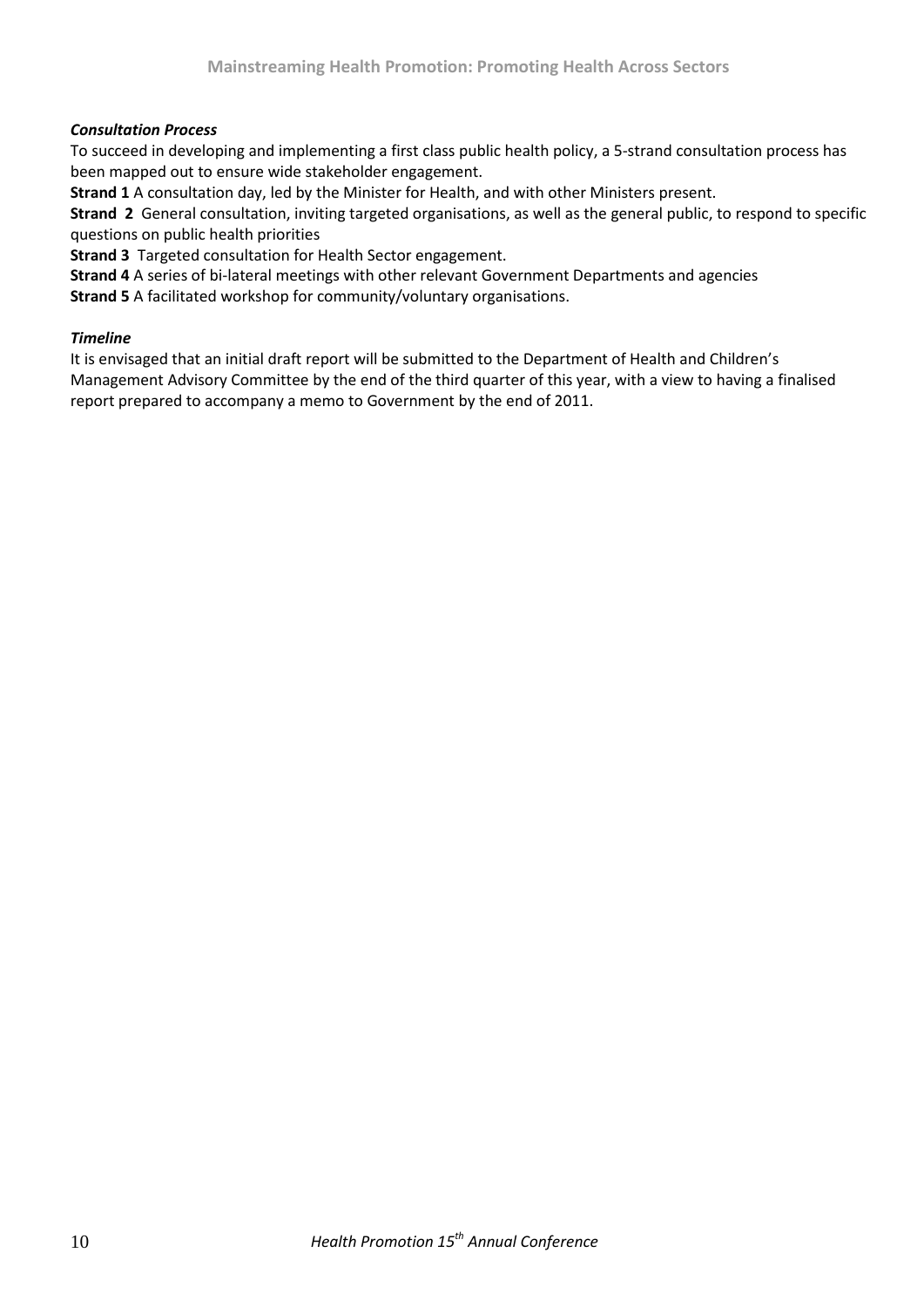## **Poster Communications**

| 1              | Reamonn Canavan                                                                                                                 |
|----------------|---------------------------------------------------------------------------------------------------------------------------------|
|                | Best practice in promoting mental health amongst socially marginalised people in Europe (PROMO) – results                       |
|                | from Ireland                                                                                                                    |
| $\overline{2}$ | Aleisha Clarke                                                                                                                  |
|                | An evaluation of the Zippy's Friends programme in disadvantaged primary schools in Ireland                                      |
| 3              | Natasha Clarke                                                                                                                  |
|                | Process of dissemination to key stakeholders: Health Behaviour in School-aged Children (HBSC) Survey                            |
| 4              | Noelle Cotter                                                                                                                   |
|                | One step forward, two steps better                                                                                              |
| 5              | <b>Christine Deasy</b>                                                                                                          |
|                | The lifestyle behaviours of final year undergraduate student nurses and teachers: Implications for college<br>health promotion. |
| 6              | <b>Colette Dempsey</b>                                                                                                          |
|                | Developing competencies and professional standards for health promotion capacity building in europe                             |
|                | (CompHP)                                                                                                                        |
| $\overline{7}$ | Priscilla Doyle                                                                                                                 |
|                | Translating health communication                                                                                                |
| 8              | Aoife Gavin                                                                                                                     |
|                | Exploring the lives of Irish children in care                                                                                   |
| 9              | Marita Hennessy                                                                                                                 |
|                | Early school leavers and nutrition: A needs assessment from a nutrition perspective                                             |
| 10             | Yetunde John-Akinola                                                                                                            |
|                | Taking part in school life: Views of children                                                                                   |
| 11             | Colette Kelly                                                                                                                   |
|                | Food poverty among school-children: Time to act?                                                                                |
| 12             | Su-ming Khoo                                                                                                                    |
|                | Alternative consumer activism and the rights to health, healthy environment and development                                     |
| 13             | <b>Brona Mooney</b>                                                                                                             |
|                | Nursing students attitudes to health promotion: Implications for teaching practice                                              |
| 14             | <b>Brona Mooney</b><br>Perceived stressors of nursing students and related lifestyle issues                                     |
| 15             | <b>Maureen Mulvihill</b>                                                                                                        |
|                | Food labelling research                                                                                                         |
| 16             | Christina Murphy                                                                                                                |
|                | Mainstreaming health promotion: Evidence from a school-based sexuality education programme                                      |
| 17             | Katherine Murphy                                                                                                                |
|                | The contribution of club participation to the health and well-being of Irish Children                                           |
| 18             | Siobhan O'Higgins                                                                                                               |
|                | Irish relationships and sexuality education teachers' reactions to post-primary schools students' ideas for                     |
|                | effective sex education                                                                                                         |
| 19             | Siobhan O'Higgins                                                                                                               |
|                | What a difference a year makes: Irish young people's perceptions of the factors influencing condom use                          |
|                | among their peers                                                                                                               |
| 20             | Geraldine Quinn                                                                                                                 |
|                | Using the MPOWER Model to achieve a smoke-free Clare                                                                            |
| 21             | Mariane Sentenac                                                                                                                |
|                | Peer-victimization and subjective-health of students reporting chronic illness or disability in Western                         |
|                | countries.                                                                                                                      |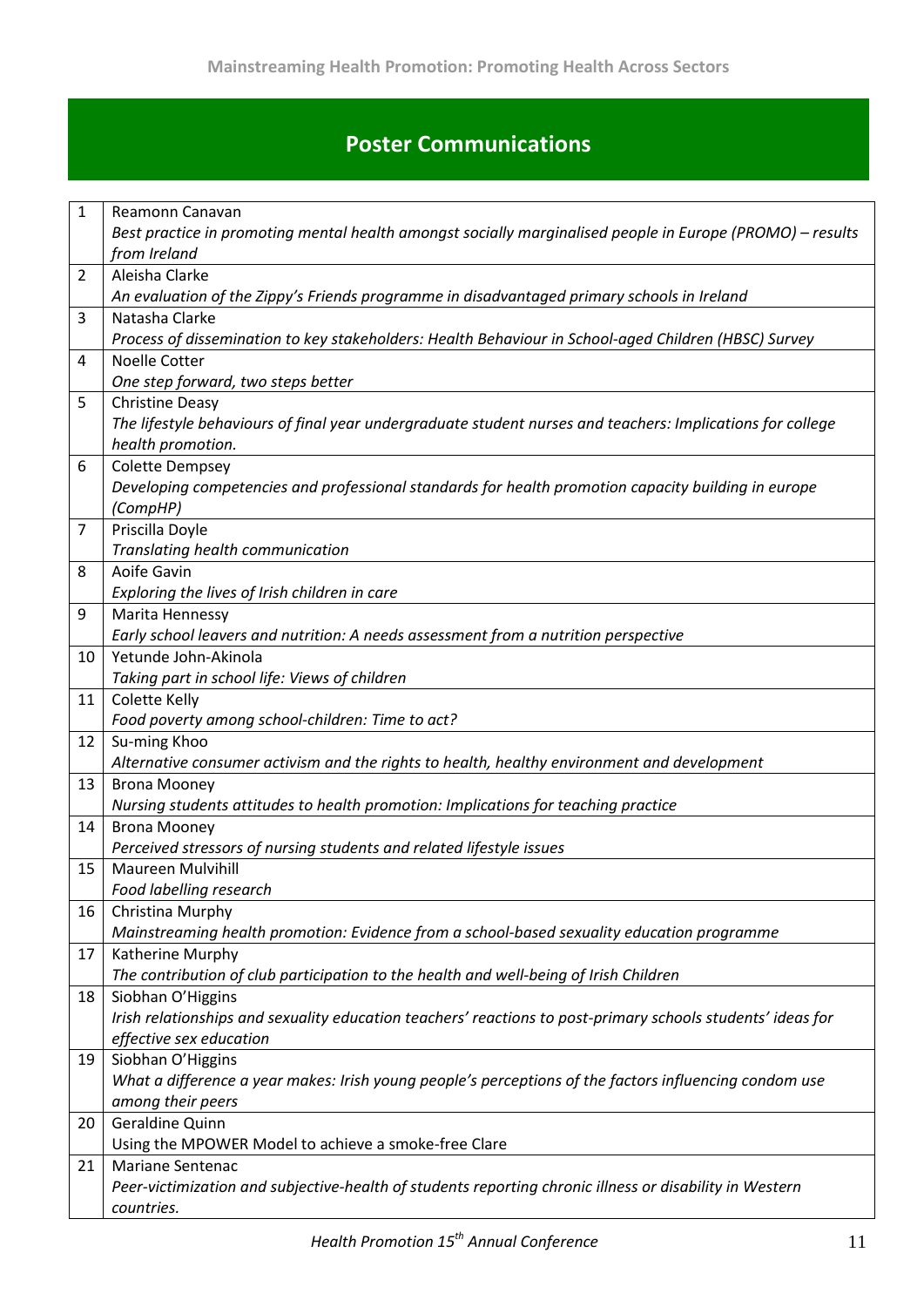| 22  | Ailbhe Spillane                                                                                         |
|-----|---------------------------------------------------------------------------------------------------------|
|     | Relationships between the school environment and self-perceived health among young people in Ireland    |
| -23 | Lynn Swinburne                                                                                          |
|     | Developing a health promotion approach for increasing uptake of hard-to-reach women in the Irish breast |
|     | (BreastCheck) and cervical (CervicalCheck) screening programmes.                                        |
| 24  | Ted Vickey                                                                                              |
|     | Can Twitter influence personal fitness?                                                                 |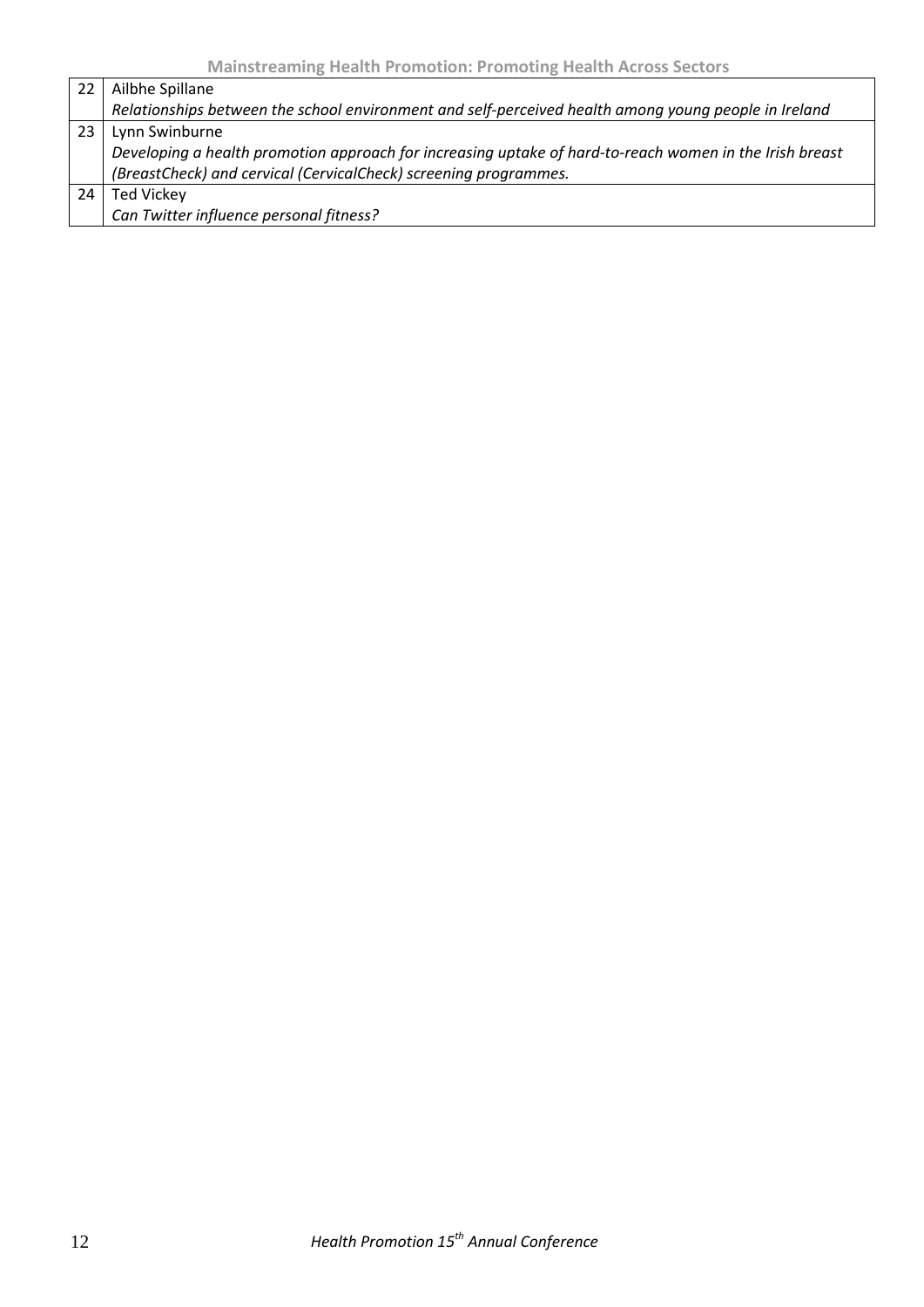### **Poster Communications**

| <b>Presentation Title:</b>        | BEST PRACTICE IN PROMOTING MENTAL HEALTH AMONGST SOCIALLY<br>MARGINALISED PEOPLE IN EUROPE (PROMO) - RESULTS FROM IRELAND |
|-----------------------------------|---------------------------------------------------------------------------------------------------------------------------|
|                                   |                                                                                                                           |
| <b>Author(s) and Affiliation:</b> | Mr. Reamonn Canavan, Health Promotion Research Centre, NUI Galway                                                         |
|                                   | Professor Margaret Barry, Health Promotion Research Centre, NUI Galway                                                    |
|                                   | Professor Stefan Priebe, Unit for Social and Community Psychiatry, Queen                                                  |
|                                   | Mary University of London                                                                                                 |
|                                   | Ms. Aleksandra Matanov, Unit for Social and Community Psychiatry, Queen                                                   |
|                                   | Mary University of London                                                                                                 |

*Aim:* To describe service provision and overall quality of care for people with mental health problems from socially marginalised groups in the two most deprived areas of Dublin. This was undertaken as part of the PROMO project being conducted in 14 EU capital cities.

*Methods:* Service provision was assessed via structured interviews with services in both areas providing mental health or social care for six marginalised groups, i.e. homeless, street sex workers, asylum seekers/refugees, irregular migrants, travelling communities, and long-term unemployed. Overall quality of care was assessed via 12 semi-structured interviews with experts in mental health care for socially marginalized groups.

*Results:* 80 services were assessed, including 43 group specific services and 37 generic services. In comparison to services assessed in other participating capital cities these services were less likely to accept self referrals, to have mental health and social care staff and to engage in systematic evaluation. The most prominent barriers to treatment were lack of continuity of care, prejudice and stigma. Many barriers highlighted were specific to each group.

*Conclusions:* The results suggest that there is a high level of fragmentation in services for socially marginalised groups across both areas.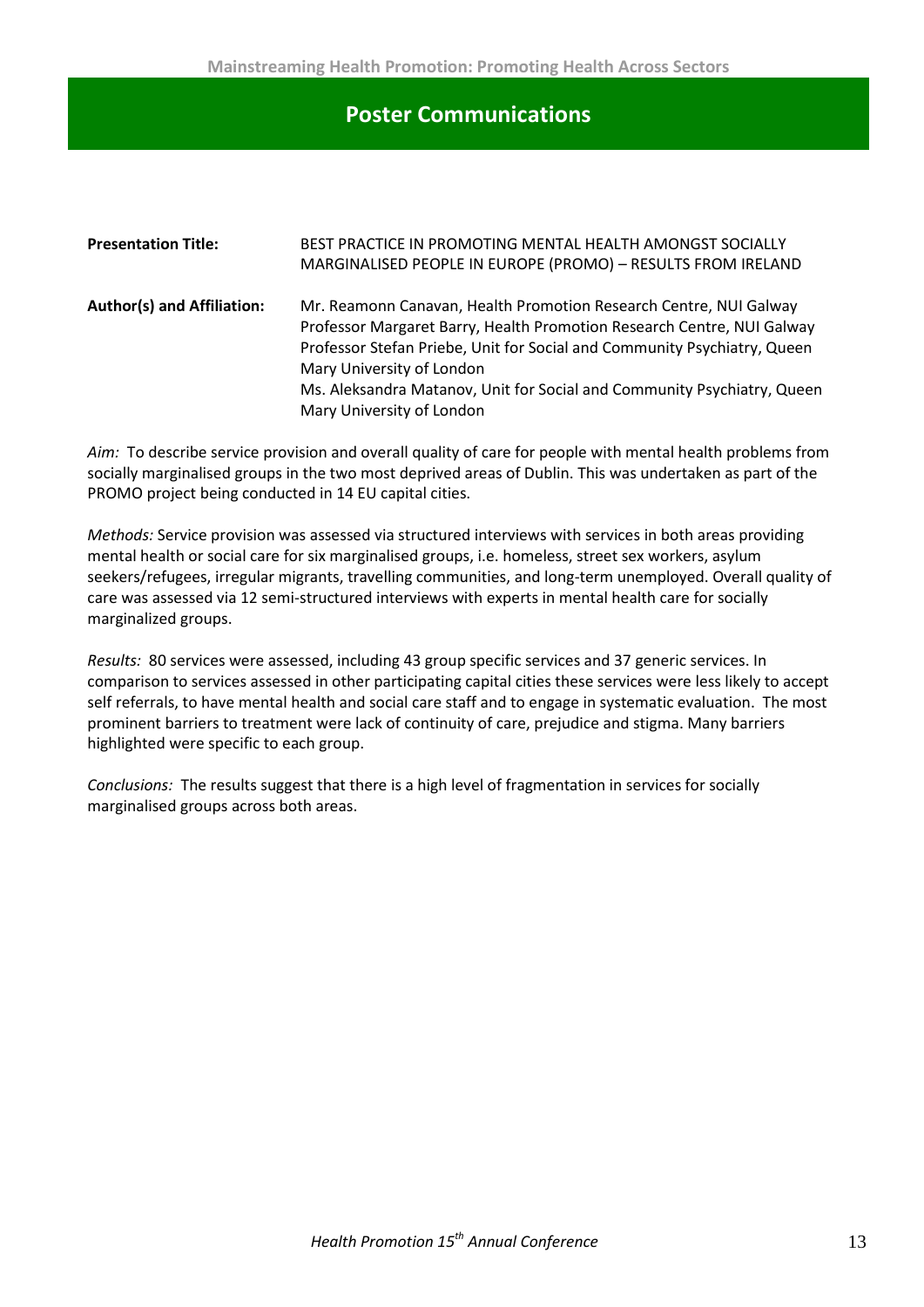#### **Presentation Title:** AN EVALUATION OF THE ZIPPY'S FRIENDS PROGRAMME IN DISADVANTAGED PRIMARY SCHOOLS IN IRELAND

#### **Author(s) and Affiliation:** Ms. Aleisha Clarke, Health Promotion Research Centre, NUI Galway. Professor Margaret M. Barry, Health Promotion Research Centre, NUI Galway.

*Background and aims:* This paper reports on the evaluation of the Zippy's Friends emotional wellbeing programme which was implemented with primary school children in designated disadvantaged schools in Ireland. The aims of the study were to assess the immediate and long-term impact of the programme and to examine the process of implementation.

*Methods:* The overall evaluation framework employed a cluster randomised controlled design, with assessments before, during, after and at 12 months post-implementation. A total of 730 pupils and 42 teachers from 42 designated disadvantaged schools were randomly assigned to control and intervention groups. The programme was evaluated by the children and teachers using a range of quantitative and qualitative measures.

*Results and Conclusions:* End of programme results indicate significant programme effects on the intervention group's emotional literacy skills ( $p<0.001$ ), hyperactivity levels ( $p<0.05$ ) and use of coping skills postintervention. Additional programme effects include reports of improved peer relationships and child-teacher relationships. The positive impact of the programme on the children's emotional literacy skills was maintained at 12 month follow-up (p<.05).

*Results:* from the process of implementation indicate high programme fidelity. The structured nature of the programme, the suitability of the content for the children, the engaging activities and the teacher training were cited as factors that facilitated programme implementation. Key recommendations regarding the role out and sustainability of Zippy's Friends in Ireland include the need for a whole school approach and as part of this, the need for active parental involvement with the programme.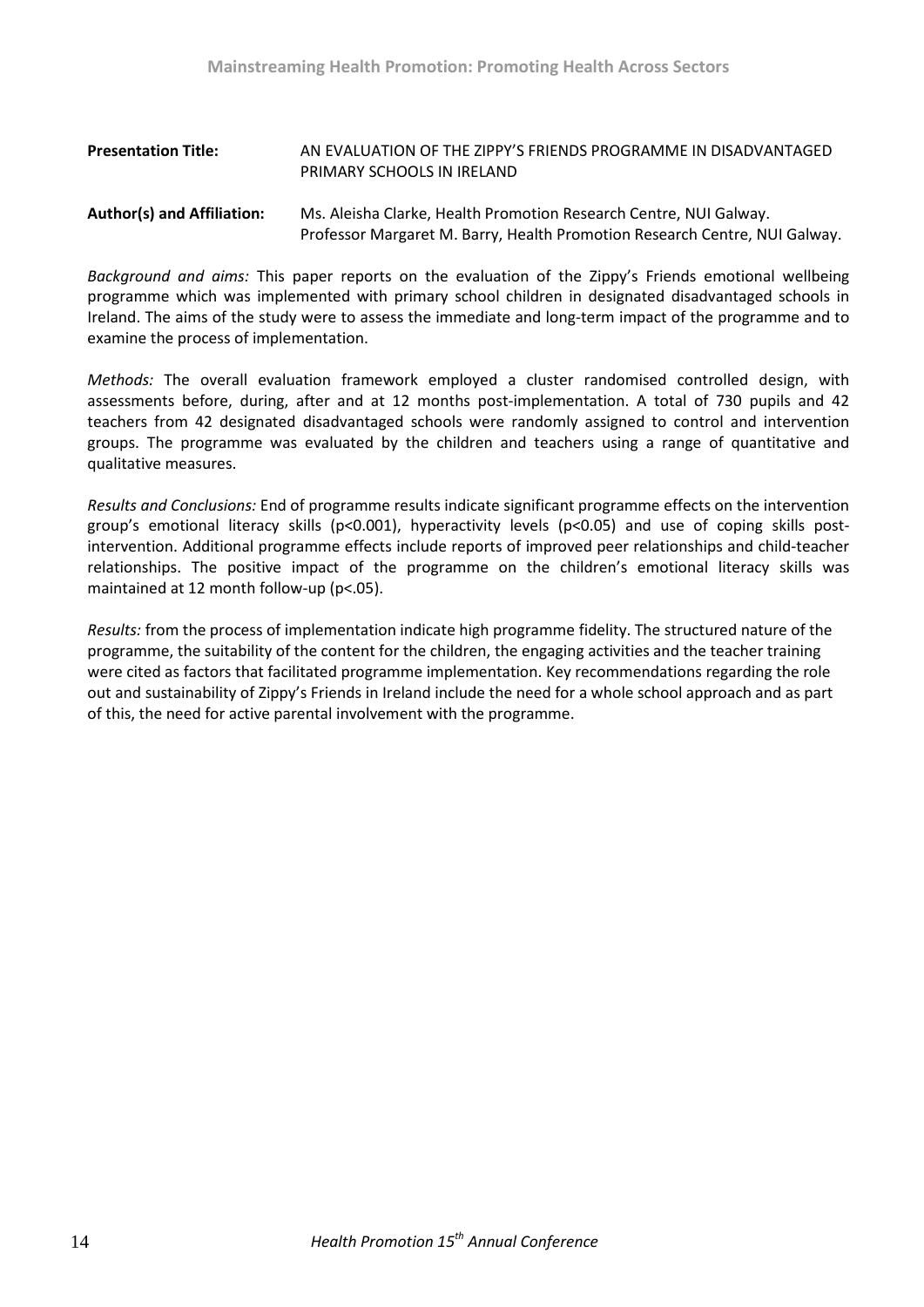| <b>Presentation Title:</b>        | PROCESS OF DISSEMINATION TO KEY STAKEHOLDERS: HEALTH BEHAVIOUR IN<br>SCHOOL-AGE CHILDREN (HBSC) SURVEY. |
|-----------------------------------|---------------------------------------------------------------------------------------------------------|
| <b>Author(s) and Affiliation:</b> | Ms. Natasha Clarke, Health Promotion Research Centre, NUI Galway                                        |
|                                   | Dr. Colette Kelly, Health Promotion Research Centre, NUI Galway                                         |
|                                   | Ms. Aoife Gavin, Health Promotion Research Centre, NUI Galway                                           |
|                                   | Dr. Michal Molcho, Health Promotion Research Centre, NUI Galway                                         |
|                                   | Dr. Saoirse Nic Gabhainn, Health Promotion Research Centre, NUI Galway                                  |

HBSC Ireland is involved in a wide range of dissemination activities. Working with a range of stakeholders, through consultations and workshops, enables us to disseminate our work to a wide audience using approaches that are suitable and of interest to those whom they are directed.

Eight different stakeholder groups are included in the dissemination process, including children, parents, policy-makers, schools, academics, practitioners, members of the general public and the HBSC advisory committee. HBSC Ireland uses various tools for dissemination depending on the stakeholder involved including an international report, national reports, factsheets, short reports, school newsletters and journal articles. The survey findings are distributed through various routes including; a mailing list, the HBSC website, the media, presentations and attendance at conferences and workshops.

Actively involving stakeholders in the dissemination process ensures the findings will be used in decision making around policy and practice for promoting health among school children. The HBSC team strive to use novel and interesting approaches to disseminate to as wide an audience as possible, with the aim of putting health promotion for school children on the agenda of various stakeholder groups.

| <b>Presentation Title:</b>        | ONE STEP FORWARD, TWO STEPS BETTER                                                                                                                                                |
|-----------------------------------|-----------------------------------------------------------------------------------------------------------------------------------------------------------------------------------|
| <b>Author(s) and Affiliation:</b> | Dr. Noelle Cotter, Institute of Public Health in Ireland<br>Ms. Claire Higgins, Institute of Public Health in Ireland<br>Mr. Owen Metcalfe, Institute of Public Health in Ireland |

Building on the Institute of Public Health in Ireland (IPH) Health Impacts of Transport (2005) paper, IPH produced Active Travel – Healthy Lives in January 2011. Active travel refers to journeys that use physical activity, such as walking and cycling, instead of motorised means to move between locations. This review documents the health, economic and social benefits of active travel. Health benefits include reducing obesity levels, incidence of diabetes, cancer, mental ill health and poor bone density. Economic and social benefits include reduced noise pollution, a positive contribution to tackling climate change through reduced emission levels and increased safety of travellers. Despite so many benefits, car travel is increasing in Ireland, particularly for short journeys. This poster summarises the review and addresses the problem of increased car travel by outlining the barriers to active travel. These barriers include demography – age, gender, rural/urban location – but also include subjective norms and attitudes, availability and access, urban form, aesthetics and quality as well as local knowledge.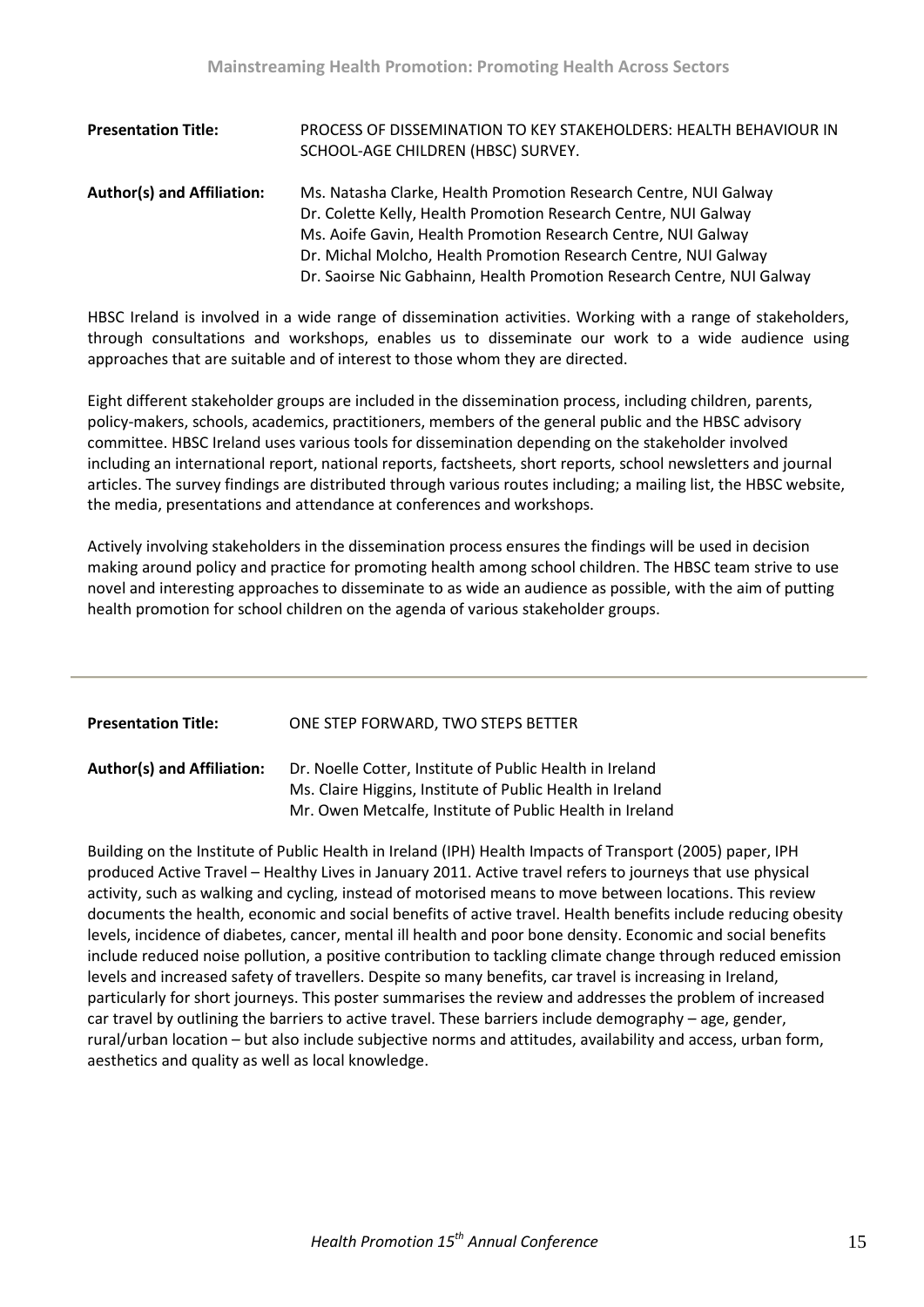| <b>Presentation Title:</b>        | THE LIFESTYLE BEHAVIOURS OF FINAL YEAR UNDERGRADUATE STUDENT    |
|-----------------------------------|-----------------------------------------------------------------|
|                                   | NURSES AND TEACHERS: IMPLICATIONS FOR COLLEGE HEALTH PROMOTION. |
| <b>Author(s) and Affiliation:</b> | Ms. Christine Deasy, University of Limerick                     |
|                                   | Dr. Patricia Mannix McNamara, University of Limerick            |
|                                   | Dr. Barry Coughlan, University of Limerick                      |

The lifestyle behaviours of student nurses and teachers are of interest with both qualified nurses and teachers having key roles as health educators / health promoters. They are also perceived as role models for many of the people with whom they come in contact. Yet, little is known about the lifestyle of nursing and teacher students in their final year of college.

#### Purpose/ Methodology:

This study investigated the lifestyle behavior of final year undergraduate nursing and teacher education students of an Irish University. The students (n=178) completed a Lifestyle Behaviour Questionnaire. The University Research Ethics Committee granted approval for the study. Descriptive and inferential analyses were conducted.

#### Summary of key findings:

Preliminary findings identified that 95% of respondents reported drinking alcohol, many of whom regularly binge drink. 26.8% were current smokers. Students used a range of non prescribed drugs with cannabis being the drug of choice.

#### Conclusions:

The unhealthy lifestyle behaviour of the students is a concern for their health and academic performance. It may also impact their future health promotional and health educational activities. Third level institutes must ensure that effective programmes, policies and services are available to promote students health and create healthy learning environments.

| <b>Presentation Title:</b>        | DEVELOPING COMPETENCIES AND PROFESSIONAL STANDARDS FOR HEALTH<br>PROMOTION CAPACITY BUILDING IN EUROPE (CompHP)                                                                               |
|-----------------------------------|-----------------------------------------------------------------------------------------------------------------------------------------------------------------------------------------------|
| <b>Author(s) and Affiliation:</b> | Ms. Colette Dempsey, Health Promotion Research Centre, NUI Galway<br>Professor Margaret Barry, Health Promotion Research Centre, NUI Galway<br>Ms Barbara Battel-Kirk, Independent Consultant |

The CompHP Project aims to develop a Europe-wide competency framework and system of professional standards for health promotion practice, education and training. This framework will form the basis for building a competent and effective health promotion workforce in Europe. The objectives of the CompHP project are:

- To identify, agree and publish core competencies for health promotion practice, education and training in Europe
- To develop and publish competency-based professional standards for health promotion practice
- To promote quality assurance through the development of a Europe-wide accreditation system
- To map competencies and standards in academic courses across Europe and link to accreditation for academic settings
- To pilot competencies, standards and accreditation with practitioners in a range of settings across Europe
- To engage in consultation with key stakeholders and disseminate information on the project outcomes throughout the 27 member states and all candidate countries.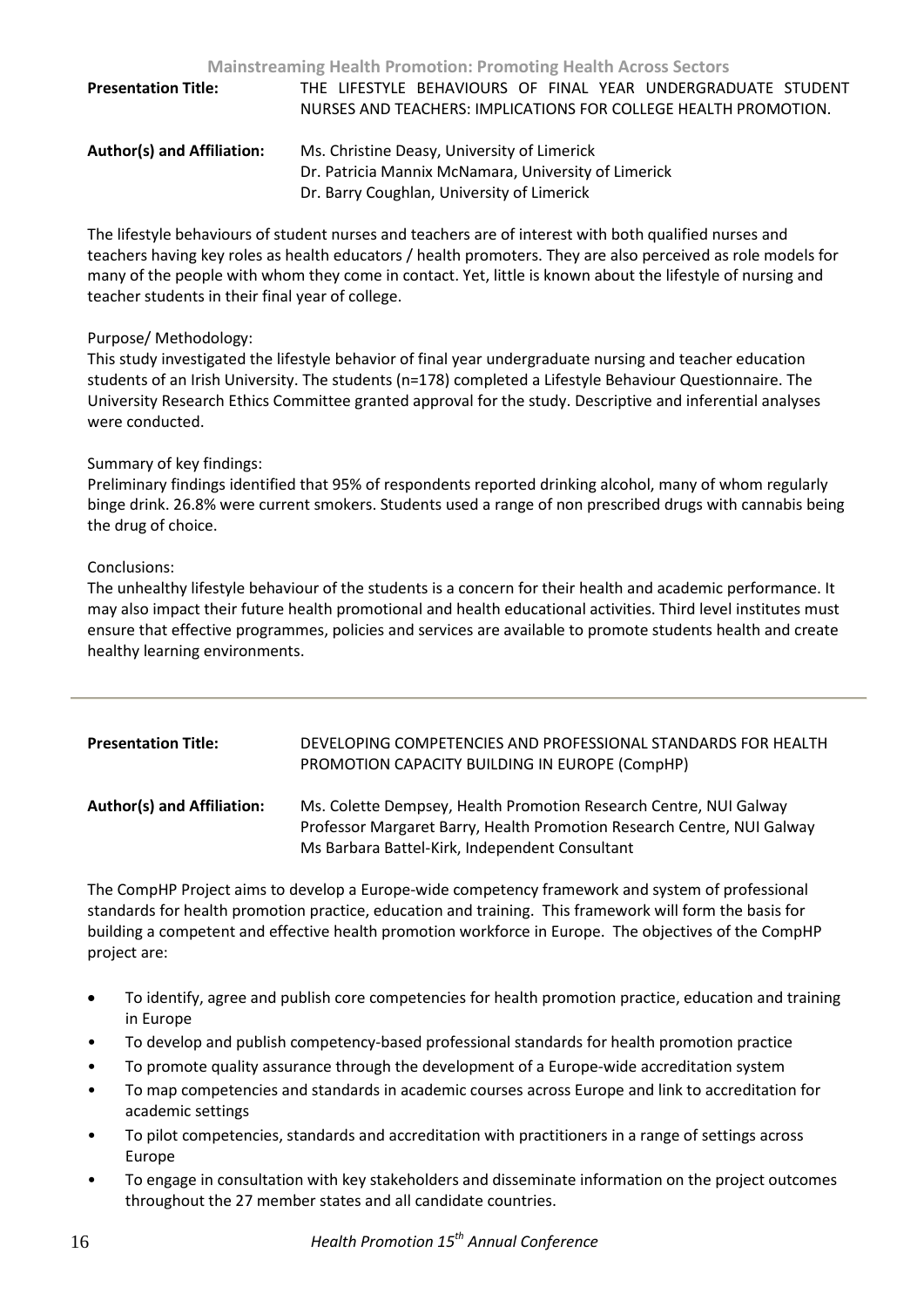The CompHP Project is comprised of eight workpackages, which are developed in collaboration with the 22 project partners across Europe and uses a consensus-building approach to establish means and methods by which quality governance standards in Health Promotion can be implemented across Europe to stimulate innovation and best practice.

The CompHP Core Competencies for Health Promotion Framework Handbook was published in February 2011. Further information on the CompHP project and all CompHP publications to date are available on: Further project details and publications available at: http://www.iuhpe.org/index.html?page=614&lang=en

#### **Presentation Title:** TRANSLATING HEALTH COMMUNICATION

| <b>Author(s) and Affiliation:</b> | Ms. Priscilla Doyle, Health Promotion Research Centre, NUI Galway, Ireland  |
|-----------------------------------|-----------------------------------------------------------------------------|
|                                   | Dr. Jane Sixsmith, Health Promotion Research Centre, NUI Galway, Ireland    |
|                                   | Prof. Margaret Barry, Health Promotion Research Centre, NUI Galway, Ireland |
|                                   | Dr. Samir Mahmood, Health Promotion Research Centre, NUI Galway, Ireland    |
|                                   | Ms. Laura MacDonald, Institute for Social Marketing & Centre for Tobacco    |
|                                   | Control Research, University of Stirng, Scotland                            |
|                                   | Dr. C. Oroviogoichoechea, University of Navarra Clinic, Pamplona, Spain     |
|                                   | Ms. G. Cairns, Institute for Social Marketing & Centre for Tobacco Control  |
|                                   | Research, University of Stirling, Scotland                                  |
|                                   | Dr. F. Guillen-Grima, University of Navarra Clinic, Pamplona, Spain         |
|                                   | Dr. J. Núñez Córdoba, University of Navarra Clinic, Pamplona, Spain.        |

Health communication activities to inform and influence individual and community decisions are increasingly being used to support the prevention and control of communicable diseases. However the extent and nature of the use of these activities across Europe is currently unknown. The European Centre for Disease Prevention and Control (ECDC) has commissioned a consortium of universities to identify and map health communication activities, particularly those in relation to communicable diseases across 30 EU and EEA/EFTA countries.

The research methods include a scoping study for mapping health communication activities across Europe in relation to communicable disease. Data is gathered through an e-survey and telephone interviews with key stakeholders in 30 EU member states. In addition a series of reviews with respect to designated topic areas is being undertaken and these fall into three categories: 1) literature reviews; 2) systematic literature reviews; and 3) rapid reviews of the evidence.

Representation from all 30 countries has been achieved with data collected through the e-survey and telephone interviews. These results are being collated and will be presented in a report in October 2011. In addition, the series of reviews are currently underway and will be available after October 2011.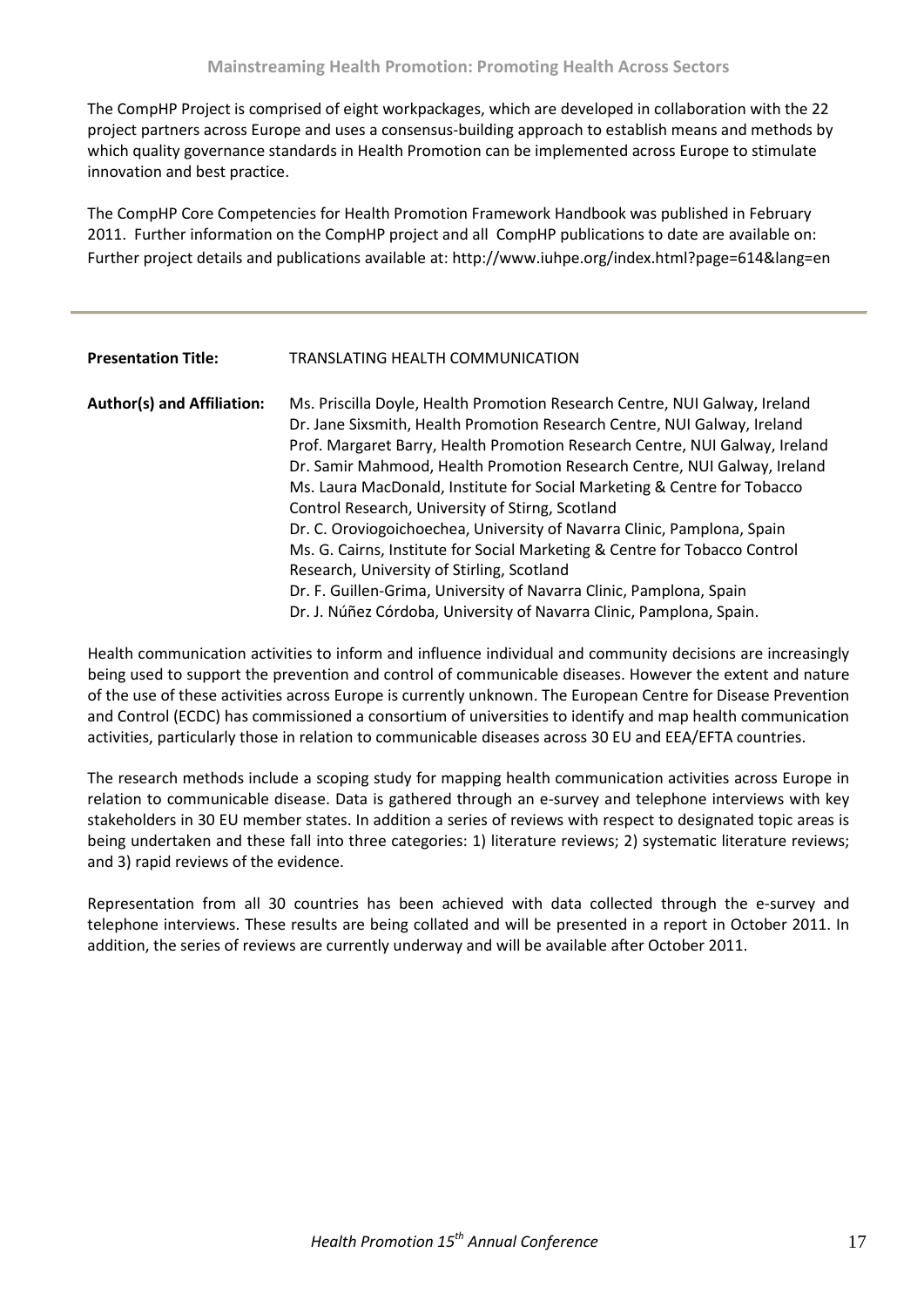**Presentation Title:** EXPLORING THE LIVES OF IRISH CHILDREN IN CARE **Author(s) and Affiliation:** Ms. Aoife Gavin, Health Promotion Research Centre, NUI Galway Dr. Colette Kelly, Health Promotion Research Centre, NUI Galway Dr. Michal Molcho, Health Promotion Research Centre, NUI Galway Ms. Natasha Clarke, Health Promotion Research Centre, NUI Galway Dr. Saoirse Nic Gabhainn, Health Promotion Research Centre, NUI Galway

In Ireland, the primary legislation for regulating child care policy is the Child Care Act, 1991 and the Child Care (Placement of Children in Foster Care) Regulations 1995. Due to recent reports and an increased awareness of the experiences of children in care, much work is underway to increase our understanding and improve their lives. Current Irish data indicate that the number of children in care is increasing every year; yet there is a lack of data available on this population group, especially relating to their health and well-being.

The aim of this study is to explore the health and well-being of children living in foster care or in a children's home.

This study uses a subset of data from the 2010 Irish Health Behaviour in School-aged Children (HBSC) study, a cross-sectional self-report survey. Using the HBSC-based indicators that are presented in the State of the Nations Children report series, the relationships and social, emotional and behavioural outcomes of children in care will be explored.

Forty-two children were identified as living in foster care or children's homes. The results will enable discussion on the health and well-being of children living in care and highlight the key areas where health promotion would be beneficial.

| <b>Presentation Title:</b>        | EARLY SCHOOL LEAVERS AND NUTRITION: A NEEDS ASSESSMENT FROM A<br><b>NUTRITION PERSPECTIVE</b>                                                     |
|-----------------------------------|---------------------------------------------------------------------------------------------------------------------------------------------------|
| <b>Author(s) and Affiliation:</b> | Ms. Marita Hennessy, Children's Research Centre, Trinity College Dublin<br>Dr. Michelle Share, Children's Research Centre, Trinity College Dublin |

Clear links have been established between educational attainment and nutrition and health status. This study investigates the nutrition needs of early school leavers on the island of Ireland, namely young people aged 16-20 who leave school without any formal qualifications.

Using a mixed methods approach we establish the key structures for accessing early school leavers, identify relevant health promotion activities and appropriate programmes that could be implemented in early school leaver settings.

To date, interviews have been conducted with eight key informants, a systematic review of provision undertaken and a database of providers developed. Over the coming months, fieldwork will be undertaken to establish existing health promotion activities and gaps. This includes: a representative survey of service providers, focus groups (n=8) and surveys (n=400) with early school leavers and qualitative interviews with service providers (n=16). This study will have important implications for policy and practice across a variety of disciplines for young people classified as early school leavers.

This study is being undertaken by the Children's Research Centre, Trinity College Dublin in collaboration with the University of Ulster (Coleraine) and is funded by Safefood.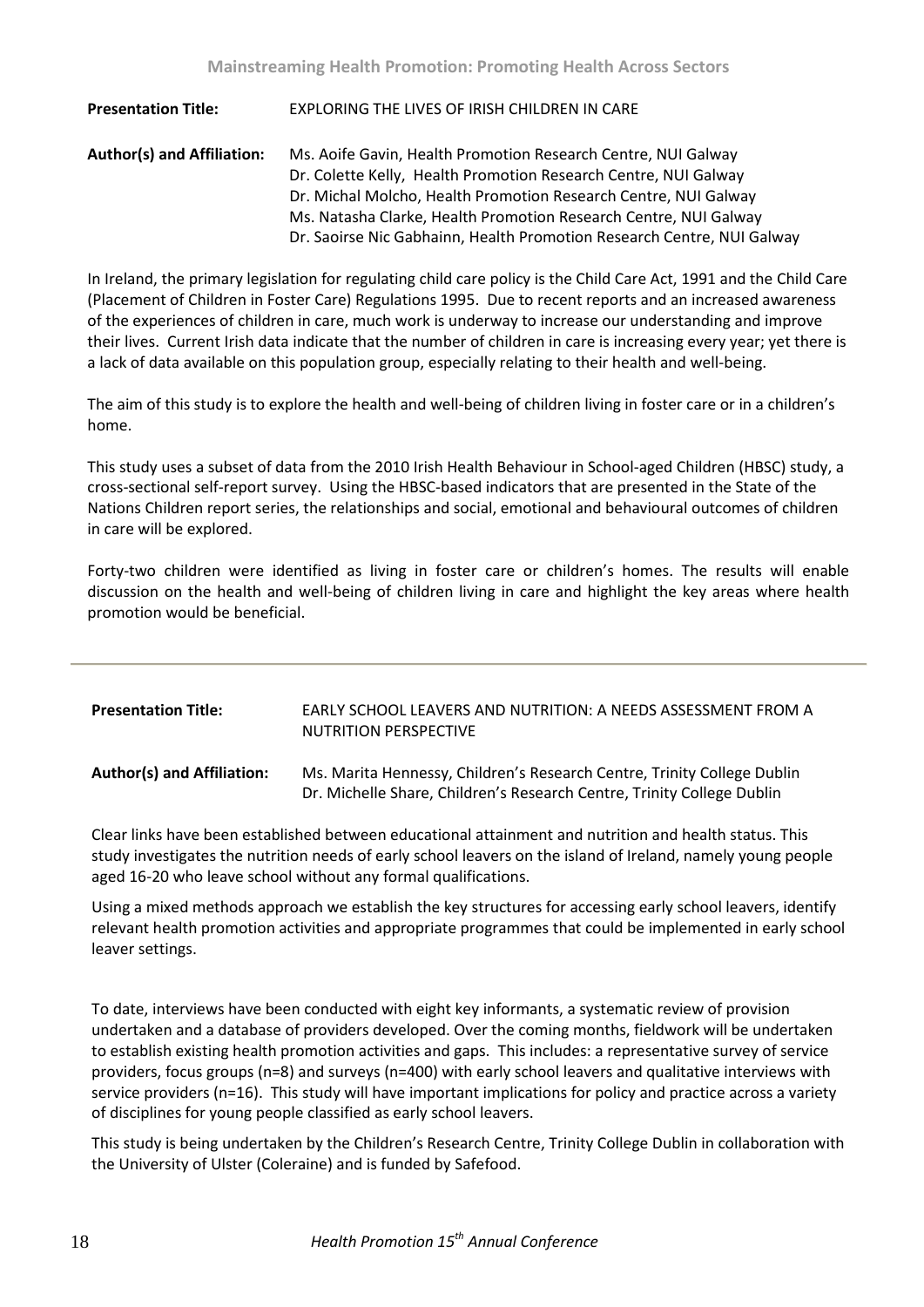**Presentation Title:** TAKING PART IN SCHOOL LIFE: VIEWS OF CHILDREN **Author(s) and Affiliation:** Ms. Yetunde John-Akinola, Health Promotion Research Centre, NUI Galway Ms. Aoife Gavin, Health Promotion Research Centre, NUI Galway Dr. Saoirse Nic Gabhainn, Health Promotion Research Centre, NUI Galway

The increased interest in children's participation and the possibility of the positive effect it can have on children but also their parents, families and the society in general have been highlighted. The Convention on the Rights of the Child (1989) emphasizes the importance of giving children the freedom to express their opinions on matters that concern them. Child participation in schools within the Health Promoting School concept is encouraged and promoted in many schools across Europe, including Ireland.

The aim of this research was to document Irish children's perspective of what participation means to them and their views on how participation can work better in their schools.

The study used a Participatory Research Process approach, with a three-phase design that involved students participating actively in all processes of the research. A total of 248 primary school students participated in the study, comprising of ten classes across three schools.

The findings of this study have shown important insights into the children's view relating to participation. These results are significant and have the potential to aid schools embrace the Health Promoting School concept. This study indicates that it is necessary for children to be allowed to voice their opinion as partners in whole school development.

| <b>Presentation Title:</b>        | FOOD POVERTY AMONG SCHOOL-CHILDREN: TIME TO ACT?                                                                                                                                                                                                                                                                                                 |
|-----------------------------------|--------------------------------------------------------------------------------------------------------------------------------------------------------------------------------------------------------------------------------------------------------------------------------------------------------------------------------------------------|
| <b>Author(s) and Affiliation:</b> | Dr. Colette Kelly, Health Promotion Research Centre, NUI Galway<br>Dr. Michal Molcho, Health Promotion Research Centre NUI Galway<br>Ms. Natasha Clarke, Health Promotion Research Centre, NUI Galway<br>Ms. Aoife Gavin, Health Promotion Research Centre, NUI Galway<br>Dr. Saoirse Nic Gabhainn, Health Promotion Research Centre, NUI Galway |

A balanced diet during childhood and adolescence is important for growth and development and can reduce the risk of immediate and long-term health problems. Food poverty may be defined as the inability to access a nutritionally adequate diet and the related impact on health, culture and social participation. In the 2002 and 2006 Irish Health Behaviour in School-aged Children (HBSC) surveys, food poverty was reported by 16% and 17% of children, respectively. Food poverty in schoolchildren was associated with a substantial risk to physical and mental health and well-being. At that time a new national nutritional policy (2006) was due to be launched and a key strategic objective was to help reduce food poverty. This policy was never launched. Data from the 2010 HBSC survey indicate that food poverty was reported by 21% of children. This poster will present the changes in reported food poverty by age, gender and social class. With a new public health policy due for consultation, the issue of food poverty should be highlighted as an important consideration for action. While it is recognised that no single approach to tackling food poverty is sufficient, among children and adolescents, schools are a powerful, potentially supportive setting, in a position to provide structural and skills development necessary for healthy living.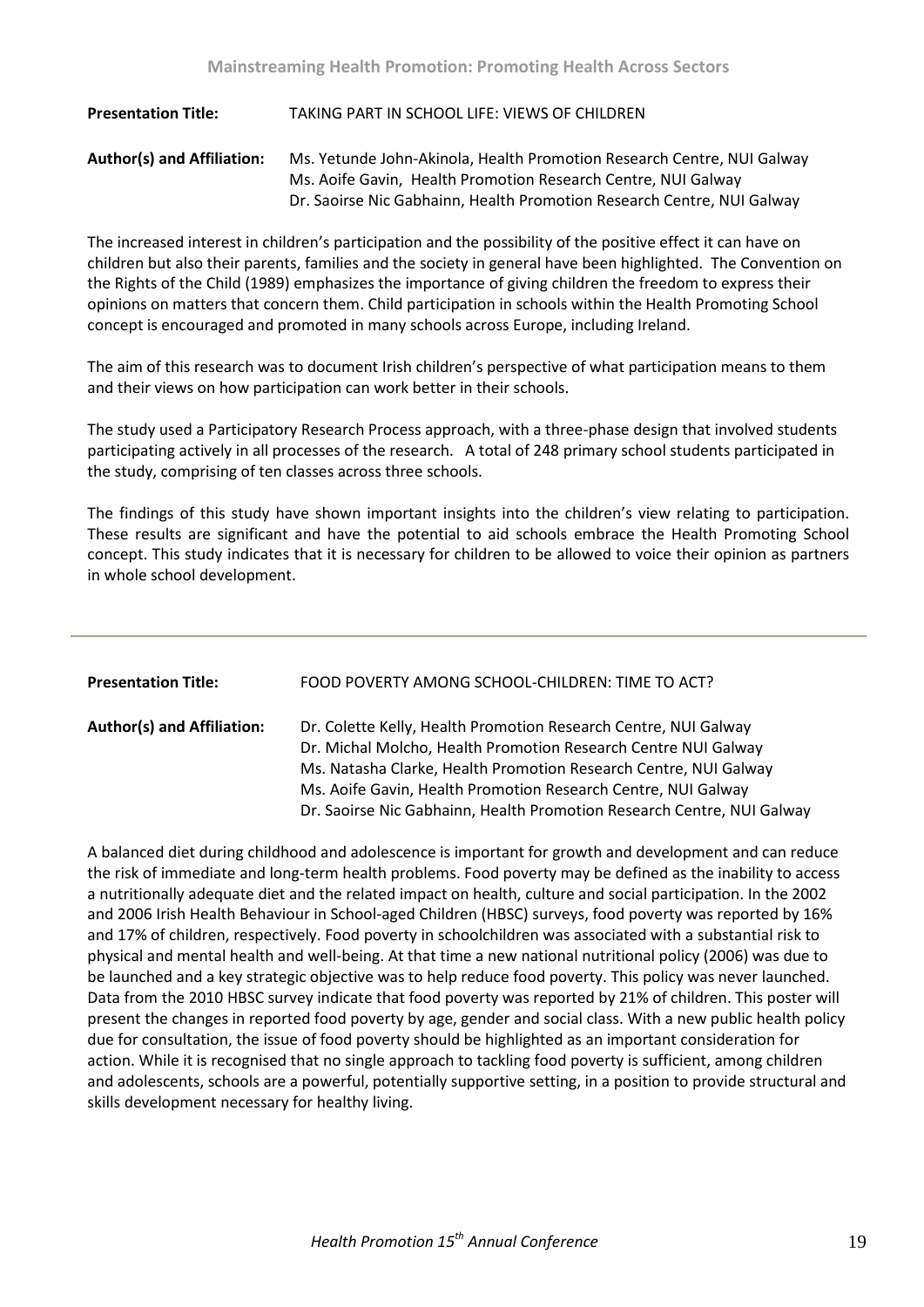### **Presentation Title:** ALTERNATIVE CONSUMER ACTIVISM AND THE RIGHTS TO HEALTH, HEALTHY ENVIRONMENT AND DEVELOPMENT

**Author(s) and Affiliation:** Dr. Su-Ming Khoo, School of Political Science & Sociology, NUI Galway

This poster examines the potential of alternative consumer activism to contribute to the realization of the rights to health and development. The Right to a Healthy Environment is explored as a concept that may add value to the debate.

Alternative consumer activism presents significant sites of nodal governance through which local and global health rights are claimed. The alternative consumer approach distinctively integrates health with development, social justice and environmental concerns. This form of consumer activism fits with rightsbased approaches, emphasising entitlements, accountability and participation. This case-study in nodal governance takes one Malaysian NGO, the Consumers' Association of Penang (CAP) as a starting point to trace the development of networked consumer campaigns contesting global health governance. These largely Southern networks have made a significant contribution to mobilizing health rights and protecting public health.

#### References

Khoo, S (in press 2011) re-interpreting the citizen consumer: Alternative consumer activism and the rights to health and development. Social Science & Medicine (2011) 1-6

| <b>Presentation Title:</b> | NURSING STUDENTS ATTITUDES TO HEALTH PROMOTION: IMPLICATIONS FOR<br><b>TEACHING PRACTICE</b>          |
|----------------------------|-------------------------------------------------------------------------------------------------------|
| Author(s) and Affiliation: | Ms. Brona Mooney, National University of Ireland, Galway<br>Ms. Fiona Timmins, Trinity College Dublin |
|                            | Ms. Gobnait Byrne, Trinity College Dublin                                                             |
|                            | Ms. Anne Marie Corroon, Trinity College Dublin                                                        |

The role of the nurse as a health promoter is well recognized. However despite acknowledgement by professional nursing bodies and nurse educators that health promotion forms a central tenet of undergraduate nurse education curricula, there are varied approaches to teaching and learning and little formal evaluation of the consequences of the approaches taken. This study aimed to identify current health promotion curricular content within the Irish undergraduate nursing programme context and to measure nursing students' attitudes towards health promotion. The study found students views of health promotion and the role of the nurse were influenced according to whether or not teaching in this topic was received in their senior years. Those who did not receive the latter were less likely to accept the practical aspect of this role, and retained a naïve outlook related to policy level health promotion only. Recommendations include an examination of the place of distinct modules of health promotion within the curriculum, in favour of inclusion only in the final year. Rather than front loading students in the first year, consideration also needs to be given to integrating this topic through adoption of a curriculum that is rooted in the principles of health promotion.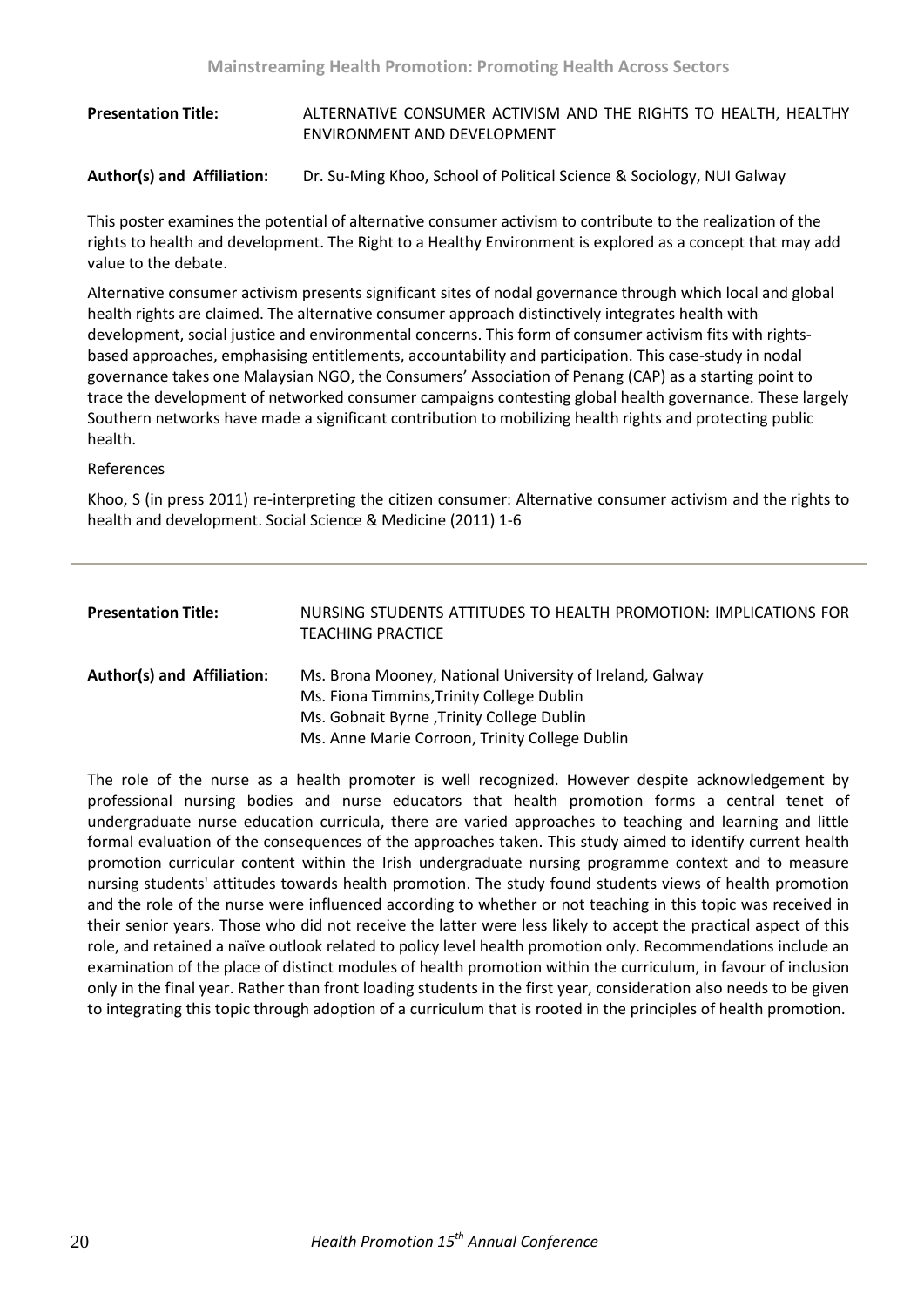**Presentation Title:** FOOD LABELLING RESEARCH **Author(s) and Affiliation:** Mr. Bryan Cox, Red C Research & Marketing Ltd. Ms. Maureen Mulvihill, The Irish Heart Foundation With funding from The Irish Heart Foundation, The National Youth Council of Ireland and The Irish Cancer Society.

In January 2008 the European Commission published a proposal for regulation of the provision of food information to consumers to standardise food labelling across member states. The regulations proposed mandatory nutritional information on the front of packaged food items.

This study aimed to determine Irish consumers' views on the usability of two possible systems: Guideline Daily Amounts and Traffic Light Labelling (the preference of the public health and consumer lobby).

This study evaluated both systems on ease of interpretation and use, likeliness of being used in the future and ease of interpretation of health information from an accuracy and efficiency perspective.

400 grocery shoppers were tested in face to face interviews on exiting the store across eight Irish supermarket locations. Each subject was tested on only one system across two product categories.

The research showed that although consumers could identify healthier options equally across the two labelling systems, they were significantly more likely to find the traffic light labelling system easier to use in the comparison of health, quicker to use (at a glance) when determining healthy options and would be more likely to use this system in the future.

| <b>Presentation Title:</b> | MAINSTREAMING HEALTH PROMOTION: EVIDENCE FROM A SCHOOL-BASED<br>SEXUALITY-EDUCATION PROGRAMME                                                  |
|----------------------------|------------------------------------------------------------------------------------------------------------------------------------------------|
| Author(s) and Affiliation: | Ms. Christina Murphy, Health Promotion Research Centre, NUI Galway.<br>Dr. Saoirse Nic Gabhainn, Health Promotion Research Centre, NUI Galway. |

The adoption of a settings approach is central to mainstreaming health promotion. The settings approach recognises that an individual's environment (for example: schools, workplaces and communities) can play a key role in promoting health. One approach to mainstreaming health promotion is through the implementation of school-based health promotion programmes.

Relationships and Sexuality Education (RSE) is a health promoting, sexuality education programme implemented in Irish post-primary schools. Two recent reports highlighted issues with the implementation of RSE, with both reports emphasising the need for improved teacher training. In this study, a mixed methods approach is used to explore the relationship between RSE in-service training and RSE implementation in the classroom. The aim of this exploration is to provide insight into the various factors of the training and school setting that facilitate or hinder RSE implementation. Gathering detailed information on these factors presents the opportunity to improve the mainstreaming of health promotion through school-based programmes.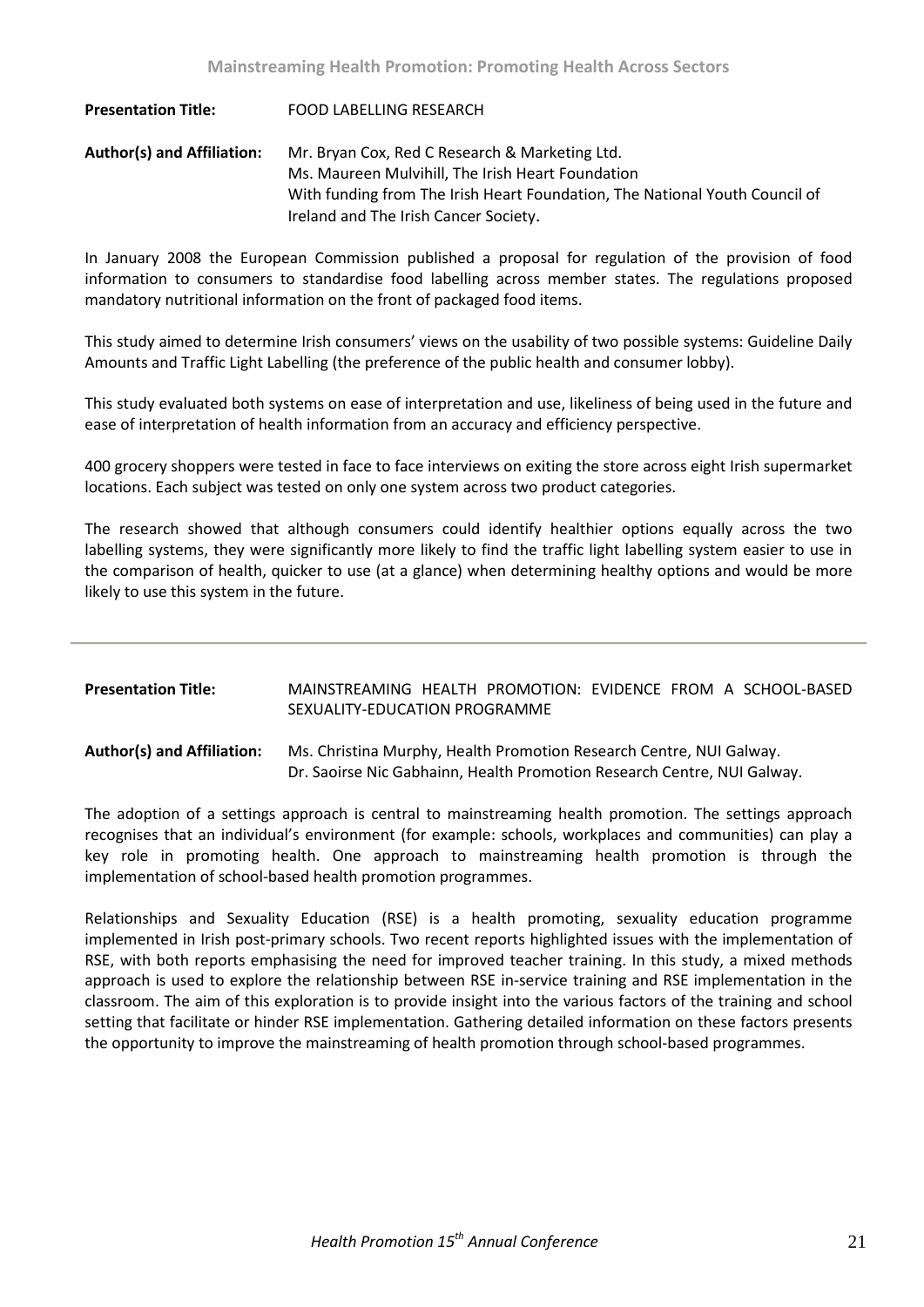| <b>Presentation Title:</b>        | THE CONTRIBUTION OF CLUB PARTICIPATION TO THE HEALTH AND WELL-BEING<br>OF IRISH CHILDREN                                                |
|-----------------------------------|-----------------------------------------------------------------------------------------------------------------------------------------|
| <b>Author(s) and Affiliation:</b> | Ms. Katherine Murphy, Health Promotion Research Centre, NUI Galway.<br>Dr. Colette Kelly, Health Promotion Research Centre, NUI Galway. |
|                                   | Ms. Natasha Clarke, Health Promotion Research Centre, NUI Galway.                                                                       |
|                                   | Ms. Aoife Gavin, Health Promotion Research Centre, NUI Galway.                                                                          |
|                                   | Dr. Michal Molcho, Health Promotion Research Centre, NUI Galway.                                                                        |
|                                   | Dr. Saoirse Nic Gabhainn, Health Promotion Research Centre, NUI Galway.                                                                 |

Social networks such as sports clubs, drama clubs, scouts, music groups and youth clubs, are important predictors of children's health and well-being. Previous studies have indicated that participation in such clubs can be supportive of positive health and well-being in school children.

The aim of this study is to investigate whether young people's participation in clubs influences their perceived health and well being among children in schools in Ireland.

This study is based on cross-sectional self-report data from the Health Behaviour in School-Aged Children (HBSC) study 2010. Children aged 10-17 years were asked how often they are involved in: sports club/team; drama/dance/choir; music/singing; scouts/guides; youth clubs; other clubs/groups, with response options from Never to 4-7 days. The prevalence of participation in such clubs/groups will be presented by age, gender and social class. Relationships between club participation and self perceived health, happiness and life satisfaction will also be explored.

The results will enable discussion around the role of club participation in children's lives and the potential for health promotion to be delivered through clubs.

| <b>Presentation Title:</b>        | <b>IRISH RELATIONSHIPS AND SEXUALITY EDUCATION TEACHERS' REACTIONS TO</b><br>POST-PRIMARY SCHOOLS STUDENTS' IDEAS FOR EFFECTIVE SEX EDUCATION  |
|-----------------------------------|------------------------------------------------------------------------------------------------------------------------------------------------|
| <b>Author(s) and Affiliation:</b> | Ms Siobhán O'Higgins, Health Promotion Research Centre, NUI Galway.<br>Dr. Saoirse Nic Gabhainn, Health Promotion Research Centre, NUI Galway. |

*Aim and Methodology:* This paper is drawn from a study which facilitated young Irish people, through a participatory research methodology, to generate, collate and present their views on effective sex education without adult filtering or censure. The young people presented their views within '*Webs*'. Relationships and Sexuality Education (RSE) teachers were then asked what teachers would need in order to incorporate the students' suggestions on content and proposed methods into sex education classes in Irish post-primary schools.

*Results:* The data presented in 58 webs created by 404 school students (15 - 18 years) were presented to 26 teachers during two workshops. The teachers added two layers of further detail to students' '*Webs*' in order to present teachers' views.

*Conclusions:* In general teachers responded positively to the issues raised in the '*Webs*', and stated a need for more training as well as whole school support in order to deliver some of the learning outcomes identified. They reported that other learning outcomes would best be delivered by outside facilitators but a further set of outcomes were deemed beyond the scope of the RSE programme. For the most part the teaching methods proposed by the students were considered to be acceptable, except where additional expenditure would be required. This study showed that it is possible to involve stakeholders in the development of curricula to ensure sex education meets the needs of those for whom it is designed and those who deliver it.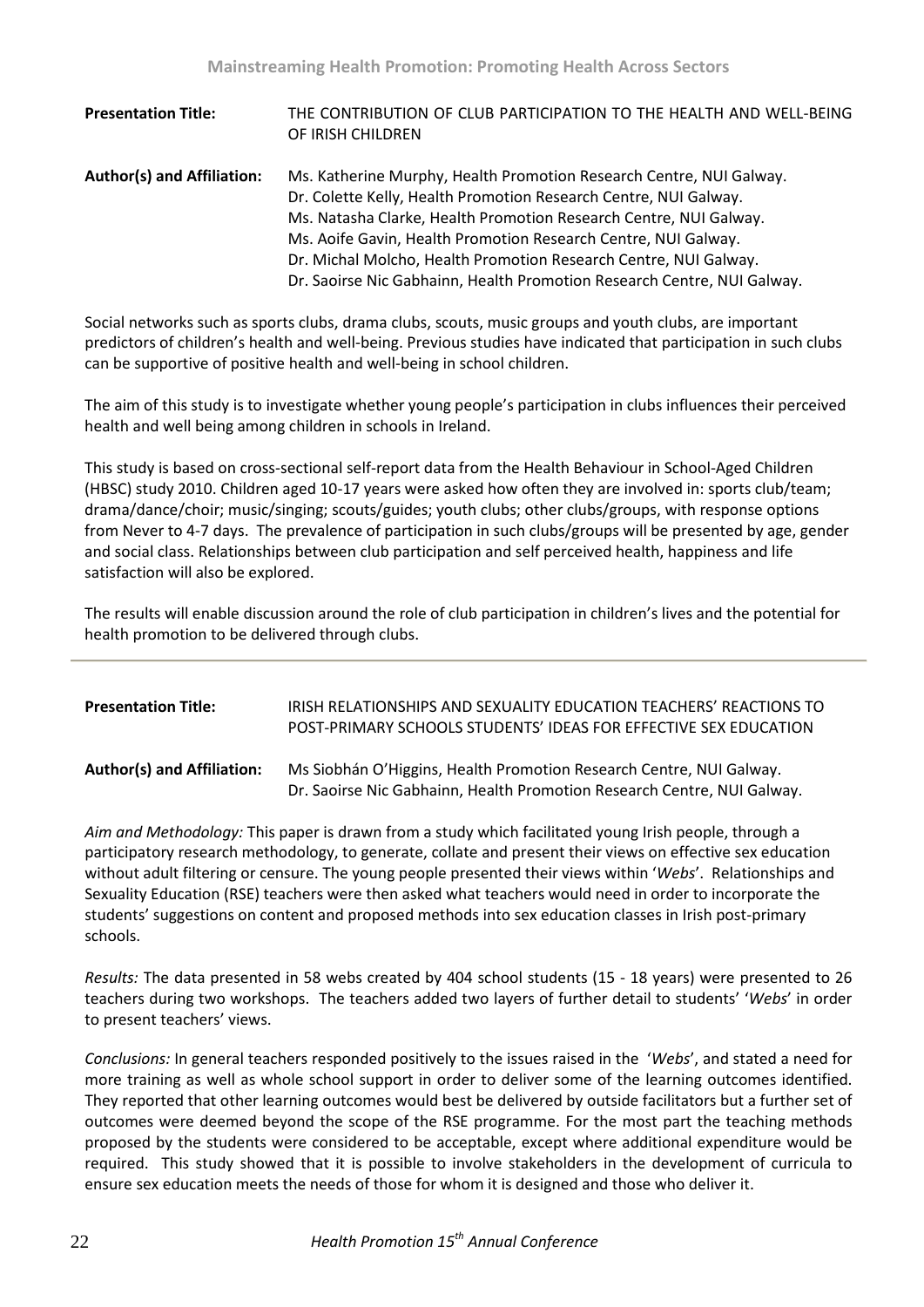| <b>Presentation Title:</b>        | WHAT A DIFFERENCE A YEAR MAKES: IRISH YOUNG PEOPLE'S PERCEPTIONS OF<br>THE FACTORS INFLUENCING CONDOM USE AMONG THEIR PEERS.                    |
|-----------------------------------|-------------------------------------------------------------------------------------------------------------------------------------------------|
| <b>Author(s) and Affiliation:</b> | Ms. Siobhán O'Higgins, Health Promotion Research Centre, NUI Galway.<br>Dr. Saoirse Nic Gabhainn, Health Promotion Research Centre, NUI Galway. |

*Aim and Methodology:* The aim of the study was to explore young people's perspectives on the factors affecting condom use. Two data sets were generated; one from younger participants, modal age 16 years, (ranging from 15-18 years), and older students modal age 19 years.

*Results:* Participants identified the multi-dimensional factors that influence Irish condom use. Both groups demonstrated how proximal and distal determinants affect positive sexual health. The issues identified by both groups of participants included: male resistance to condom use, females asking for them to be used, misconceptions of how risky unsafe sex was (related to being uninformed and uneducated), and young women being pressurised to have penetrative sex without condoms. Both groups placed drink and drugs high on the lists of the reasons why condoms were not used. Although only one year separated some participants of the two groups there were differences in attitudes based on their own or their peers' experience, particularly in statements related to relationship effects on sexual practice.

*Conclusion:* It was clear that a couple of years in the life of an adolescent effect attitudes and behaviours in terms of sexual health and relationships. This supports the value of continuous sex education being initiated before sexual activity. Underpinned by the value of giving time and space to open and honest discussions of all forms of sexual intimacy and so challenge hegemonic normative sexual behaviours

| <b>Presentation Title:</b>        | USING THE MPOWER MODEL TO ACHIEVE A SMOKE-FREE CLARE                                                       |
|-----------------------------------|------------------------------------------------------------------------------------------------------------|
| <b>Author(s) and Affiliation:</b> | Ms. Mary Mac Mahon, Clare Health Promotion PHN, HSE<br>Ms. Geri Quinn. Clare Health Promotion Officer. HSE |

The poster presents an outline of how Clare Health Promotion Service enacts the MPOWER Model of the HSE Tobacco Control Framework (HSE, 2010) within the Clare Community. In doing so, the service has forged critical partnerships, both nationally and locally, with the National Cancer Control Programme, Clare County Council, Clare Sports Partnership as well as Community Representative Groups.

To date, significant initiatives have been established in Clare, which centre on the following 3 standards from the MPOWER Model as follows;

Standard 2 Protect people from tobacco smoke;

- Development & launch of Smoke-Free Playgrounds in Clare
- Launch of European Healthy Stadia Network in Clare
- Development of child-friendly anti-tobacco resources to support the SPHE Curriculum in schools.

Standard 3 Offer help to quit

- Smoking Cessation Training Pilot with the National Cancer Control Programme & Primary Care Teams in Clare
- Individual & group smoking cessation programmes
- Development & pilot of work-place smoking cessation programme
- Working with local radio to deliver smoking cessation support.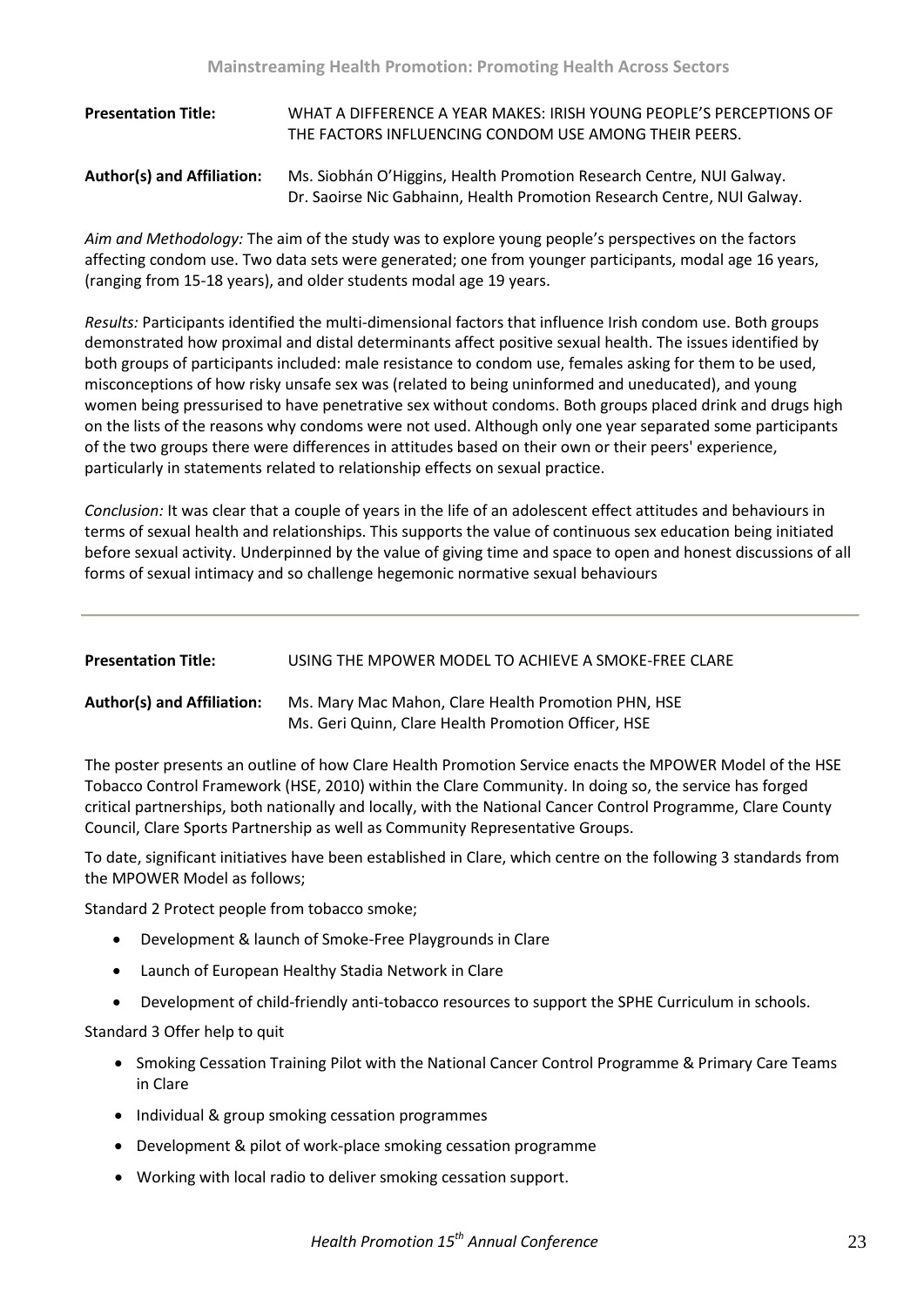Standard 4 Warn about dangers of tobacco smoke

- Public Information Events;
- Social-marketing through the local media, community and HSE communication channels.

The poster presents a graphic narrative of the initiatives undertaken within each of the standards, reflecting the multiple strategies required for tobacco control. All service initiatives are evidence-based and locally evaluated in order to guide future service provision and quality development.

| <b>Presentation Title:</b>        | PEER-VICTIMIZATION AND SUBJECTIVE-HEALTH OF STUDENTS REPORTING<br>CHRONIC ILLNESS OR DISABILITY IN WESTERN COUNTRIES                                                                                                                                                                                                                                                                                                                                                                                                                                                                                                                                                                                                                                                                                                                                                                                                                                                                                                                                                                                                                                                                                                                                                                                                                                                                                                                                                                                                                                                                                                            |
|-----------------------------------|---------------------------------------------------------------------------------------------------------------------------------------------------------------------------------------------------------------------------------------------------------------------------------------------------------------------------------------------------------------------------------------------------------------------------------------------------------------------------------------------------------------------------------------------------------------------------------------------------------------------------------------------------------------------------------------------------------------------------------------------------------------------------------------------------------------------------------------------------------------------------------------------------------------------------------------------------------------------------------------------------------------------------------------------------------------------------------------------------------------------------------------------------------------------------------------------------------------------------------------------------------------------------------------------------------------------------------------------------------------------------------------------------------------------------------------------------------------------------------------------------------------------------------------------------------------------------------------------------------------------------------|
| <b>Author(s) and Affiliation:</b> | Dr Mariane Sentenac, UMR U1027, INSERM/ Paul Sabatier University, Research<br>Unit on Perinatal Epidemiology and Childhood Disabilities, Adolescent Health,<br>Toulouse, France<br>Aoife Gavin, Health Promotion Research Centre, NUI Galway.<br>Saoirse Nic Gabhainn, Health Promotion Research Centre, NUI Galway<br>Michal Molcho, Health Promotion Research Centre, NUI Galway<br>Pernille Due, National Institute of Public Health, University of Southern Denmark,<br>Copenhagen, Denmark<br>Ulrike Ravens-Sieberer, University Medical Center Hamburg-Eppendorf, Research<br>Unit Child Public Health, Department of Child and Adolescent Psychiatry,<br>Psychotherapy and Psychosomatics, Hamburg, Germany<br>Margarida Gaspar de Matos, FMH/ Universidade Técnica de Lisboa & CMDT,<br>Instituto de Higiene e Medicina Tropical, Lisboa, Portugal<br>Agnieszka Malkowska-Szkutnik, Department of Child and Adolescent Health,<br>Institute of Mother and Child, Warsaw, Poland<br>Inese Gobina, Department of Public Health and Epidemiology, Riga Stradins<br>University, Riga, Latvia<br>Wilma Vollebergh, Faculty of Social and Behavioural Sciences, University of<br>Utrecht, Utrecht, Netherland<br>Catherine Arnaud, UMR U1027, INSERM/ Paul Sabatier University, Research Unit of<br>Perinatal Epidemiology and Childhood disabilities, Adolescent Health, Toulouse,<br>France<br>Emmanuelle Godeau, UMR U1027, INSERM/ Paul Sabatier University, Research Uni<br>on Perinatal Epidemiology and Childhood disabilities, Adolescent Health, Toulouse,<br>France / Service Médical du Rectorat, Toulouse, France |

*Objective:* To compare prevalence of peer-victimization between students reporting disabilities or chronic illnesses (D/CI) and other students across countries; to compare the strength of the association between peervictimization and subjective-health among students reporting D/CI and others.

*Methods:* This study used data from 55,030 school-aged children from 11 countries participating in the 2005/2006 HBSC survey. Multivariate analyses were performed to investigate the association between peervictimization and poor subjective-health, controlling for confounding factors and countries.

*Results:* Overall, 13.5% of students reported having been bullied at least 2 or 3 times/month. The percentage of victims was significantly higher among those reporting D/CI than among others in all countries. Whatever the country, victims were more likely to report poor self-rated health, low life-satisfaction and multiple health complaints. Finally, no difference in the association between bullying-victimization and subjective-health was found between students reporting D/CI and others.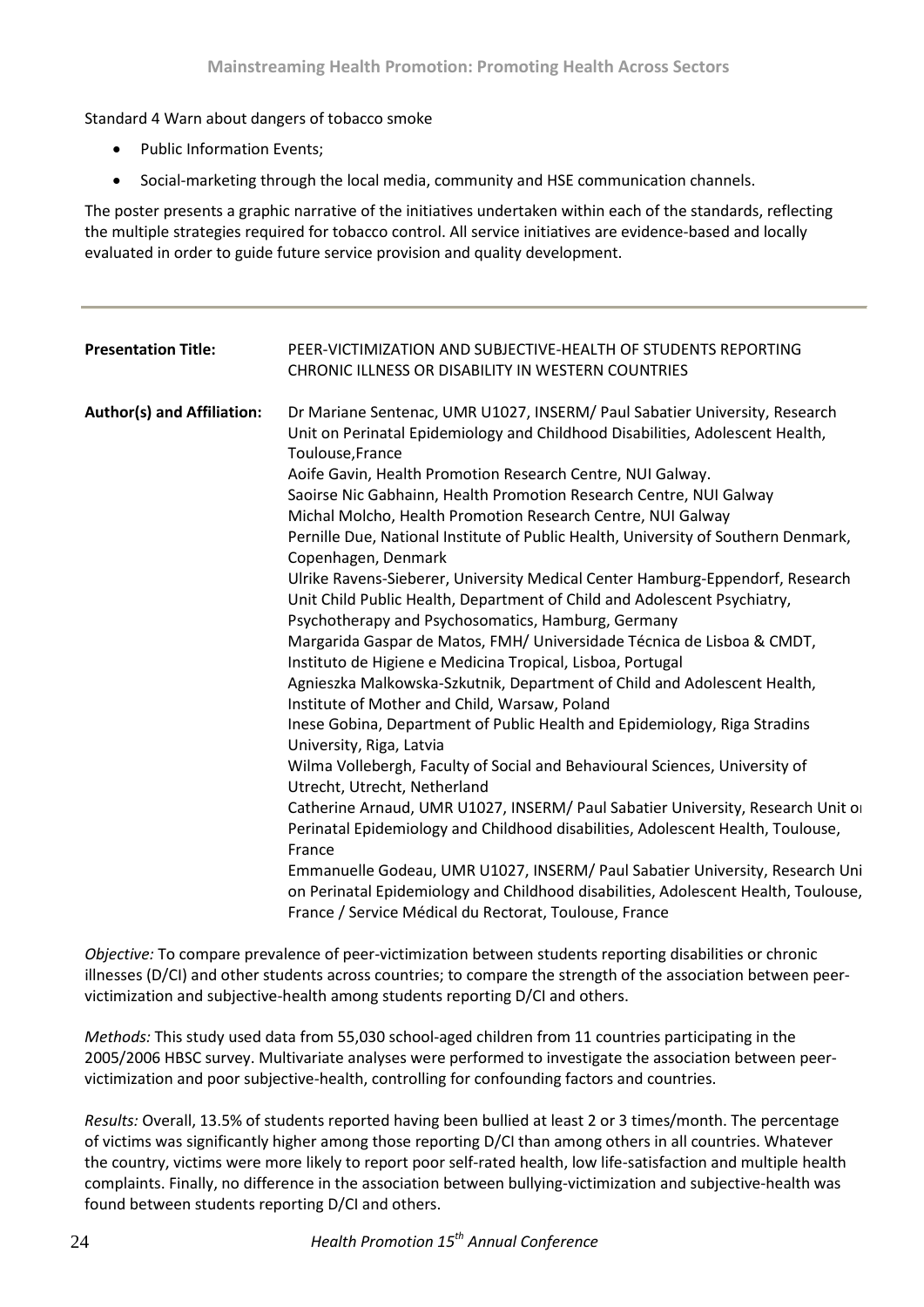*Conclusion:* Adolescents reporting D/CI were more likely to be victims of bullying in all countries studied. Whatever the D/CI status, peer-victimization was associated with more negative subjective-health. Although, inclusive education is currently a major topic of educational policies in most countries, our findings indicate that additional efforts should be made to improve the integration of students with D/CI.

| <b>Presentation Title:</b>        | RELATIONSHIPS BETWEEN THE SCHOOL ENVIRONMENT AND SELF-PERCEIVED<br>HEALTH AMONG YOUNG PEOPLE IN IRELAND.                           |
|-----------------------------------|------------------------------------------------------------------------------------------------------------------------------------|
| <b>Author(s) and Affiliation:</b> | Ms. Ailbhe Spillane, Health Promotion Research Centre, NUI Galway<br>Ms. Aoife Gavin, Health Promotion Research Centre, NUI Galway |
|                                   | Dr. Colette Kelly, Health Promotion Research Centre, NUI Galway                                                                    |
|                                   | Dr. Michal Molcho, Health Promotion Research Centre, NUI Galway                                                                    |
|                                   | Dr. Saoirse Nic Gabhainn, Health Promotion Research Centre, NUI Galway                                                             |

The Ottawa Charter identifies schools as an important setting for health promotion as they have the capacity to reach a substantial number of young people at various stages in their development. Young people's selfesteem, health behaviours and self-perception can be affected by school experiences. A positive school physical environment, school ethos, systems of discipline and positive relationships within the school and the wider community, are considered important for promoting young people's health.

The aim of this study was to investigate whether self-perceived school environment is related to selfperceived health among young people in school in Ireland.

This study was based on cross-sectional self-report questionnaire data from the 2010 Health Behaviour in School-aged Children (HBSC) study. The students' were asked their views on school rules, if they felt safe at school, if they felt they belonged at the school and if their school was a nice place to be. Participants for this study comprised 16,060 students' aged 10-18 years from schools in the Republic of Ireland.

Measures of the school environment were found to be positively related to self-perceived health. These findings highlight the value and importance of positive school environments for young people's health.

| <b>Presentation Title:</b>        | DEVELOPING A HEALTH PROMOTION APPROACH FOR INCREASING UPTAKE OF<br>HARD-TO-REACH WOMEN IN THE IRISH BREAST (BREASTCHECK) AND CERVICAL<br>(CERVICALCHECK) SCREENING PROGRAMMES. |
|-----------------------------------|--------------------------------------------------------------------------------------------------------------------------------------------------------------------------------|
| <b>Author(s) and Affiliation:</b> | Ms. Lynn Swinburne, National Cancer Screening Service, BreastCheck<br>Ms. Orla Walsh, National Cancer Screening Service, BreastCheck                                           |

The primary target of both BreastCheck and CervicalCheck is to reduce the death rate and incidence of breast and cervical cancer among Irish women in line with best international practice. Reductions in mortality depend on obtaining high attendance rates for screening. However there are many reasons why women do not avail of screening.

In order to develop a health promotion approach to increase uptake of screening in women who may be hardto-reach, two steps were undertaken - a literature search to establish health promotion approaches which show consistent evidence of effectiveness and a consultation process was held which included a call for submissions and a workshop.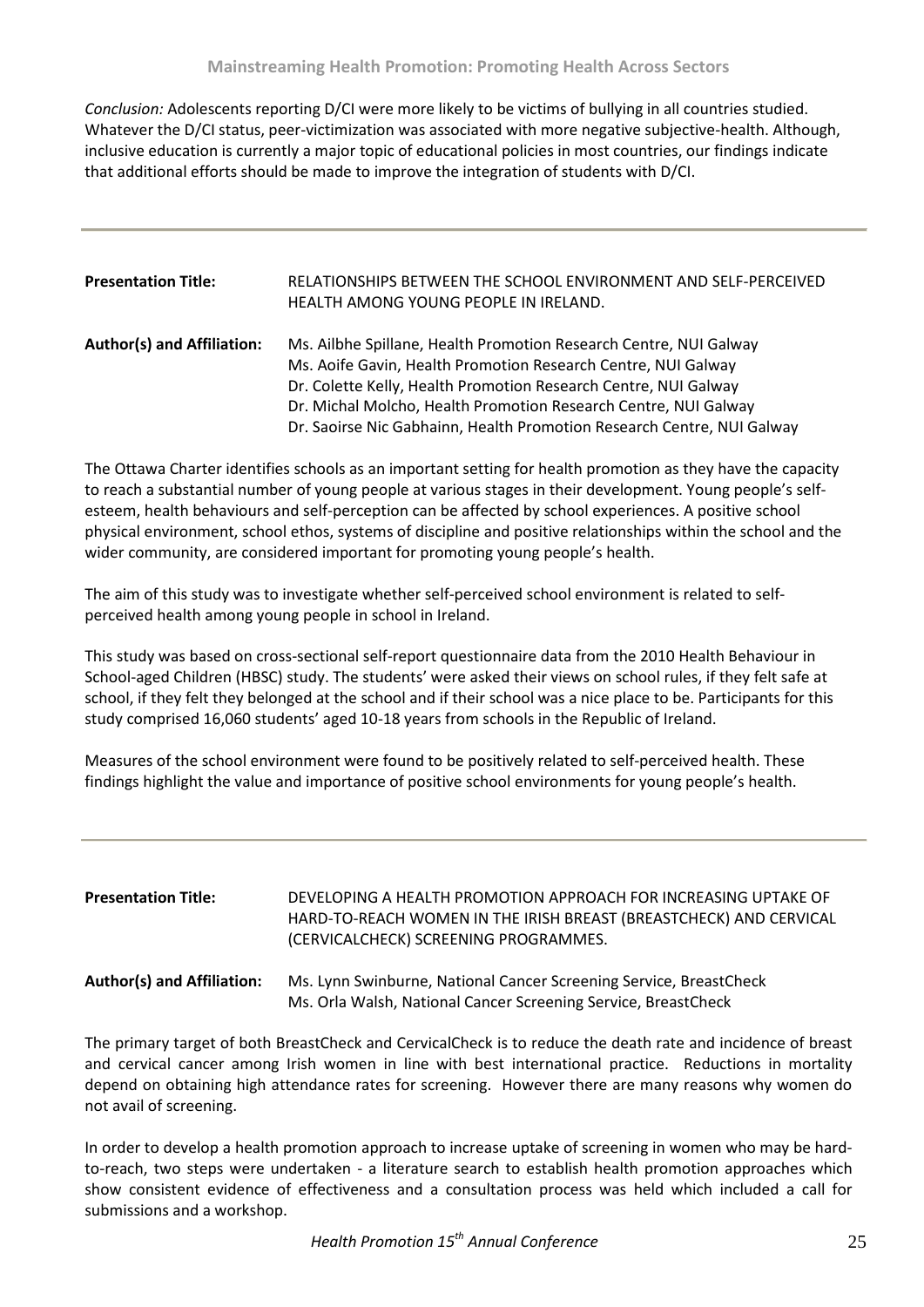Our findings show that a multi strategy collaborative approach is necessary in a low uptake area addressing local barriers and circumstances. These strategies must encompass the statutory sector, the community and voluntary sector, workplaces and the public. A central focus is needed on access enhancing strategies and on the use of lay health workers in a community setting. Primary care providers need ongoing support and education in their role of promoting screening and special efforts are needed for subgroups of the population who may expereince specific barriers e.g. women with disabilities, Travellers, other social inclusion groups. Finally clear, simple information about screening which offers a balanced overview of the benefits and limitations of screening is needed, in order to facilitate informed choice.

| CAN TWITTER INFLUENCE PERSONAL FITNESS?                                 |
|-------------------------------------------------------------------------|
| Mr. Ted Vickey, DERI, NUI Galway<br>Mr. Mengjiao Wang, DERI, NUI Galway |
|                                                                         |

*Objectives:* How the use of advanced web social technologies such as Twitter can effectively address the lack of motivation; thus increase exercise adherence/general health.

*Methods:* There is a substantial body of research regarding social networking and increased physical activity, but little regarding the effective usage of advanced web technologies to address exercise adherence (very important since 50% of people drop out of exercise programs within six months). We have collected over 1 million tweets sent via mobile fitness applications and categorized them into different classifications. We have analyzed their social network structure and determined online influence, fitness classification, exercise intensity, exercise duration and motivation.

*Results:* Studies have indicated that "lack of motivation" is a key factor in why a person does not exercise. While various mobile fitness applications monitor and track a person's exercise characteristics, the effectiveness of online sharing via social networks of one's physical activity has yet to be fully understood.

*Conclusion:* Understanding one's social network may be one key to better health, as technology continues to impact humanity. Whilst there are a wide range of mobile fitness applications currently available, until these technologies incorporate a more persuasive approach to behaviour change, minimal results will occur.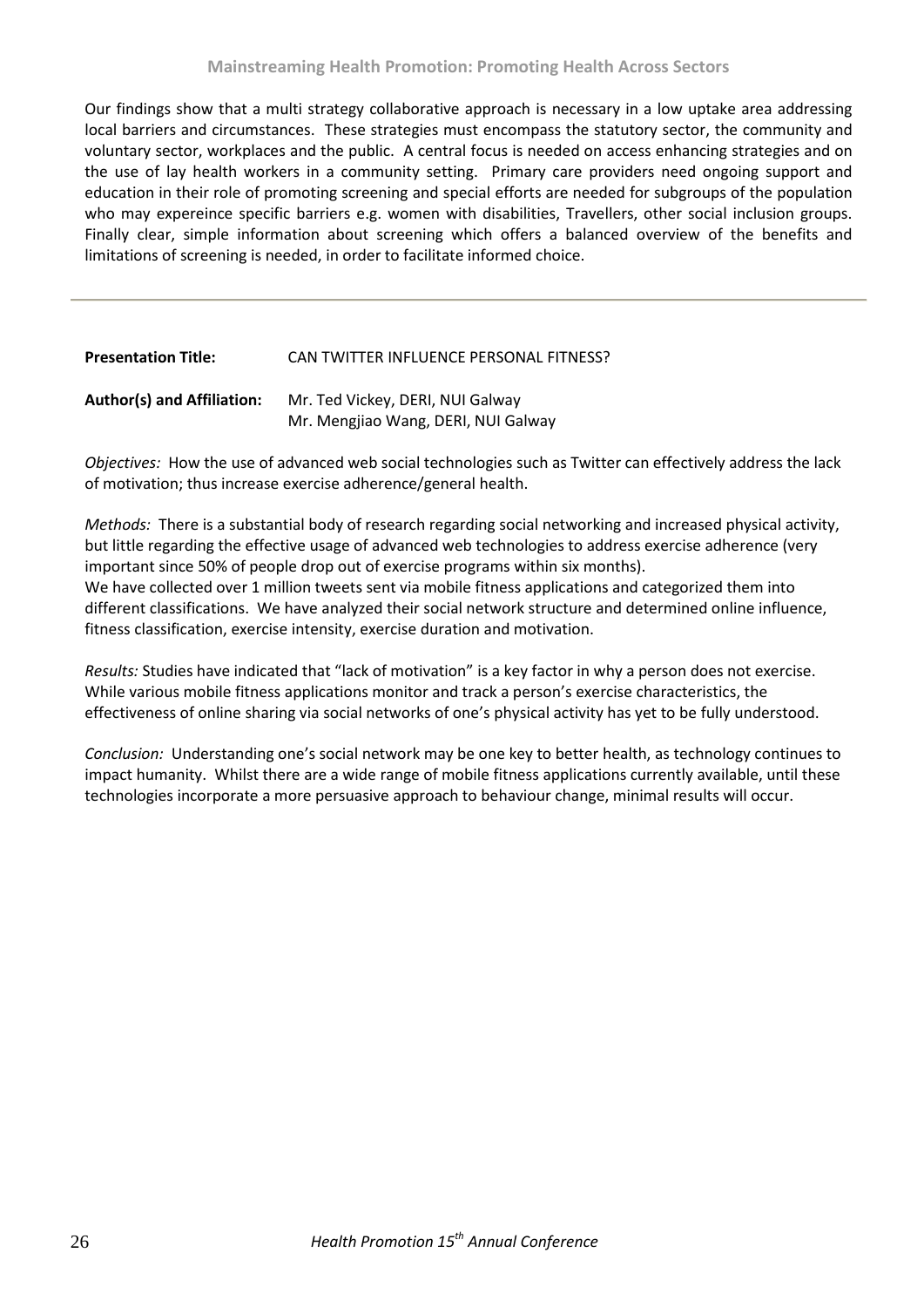## **NOTES**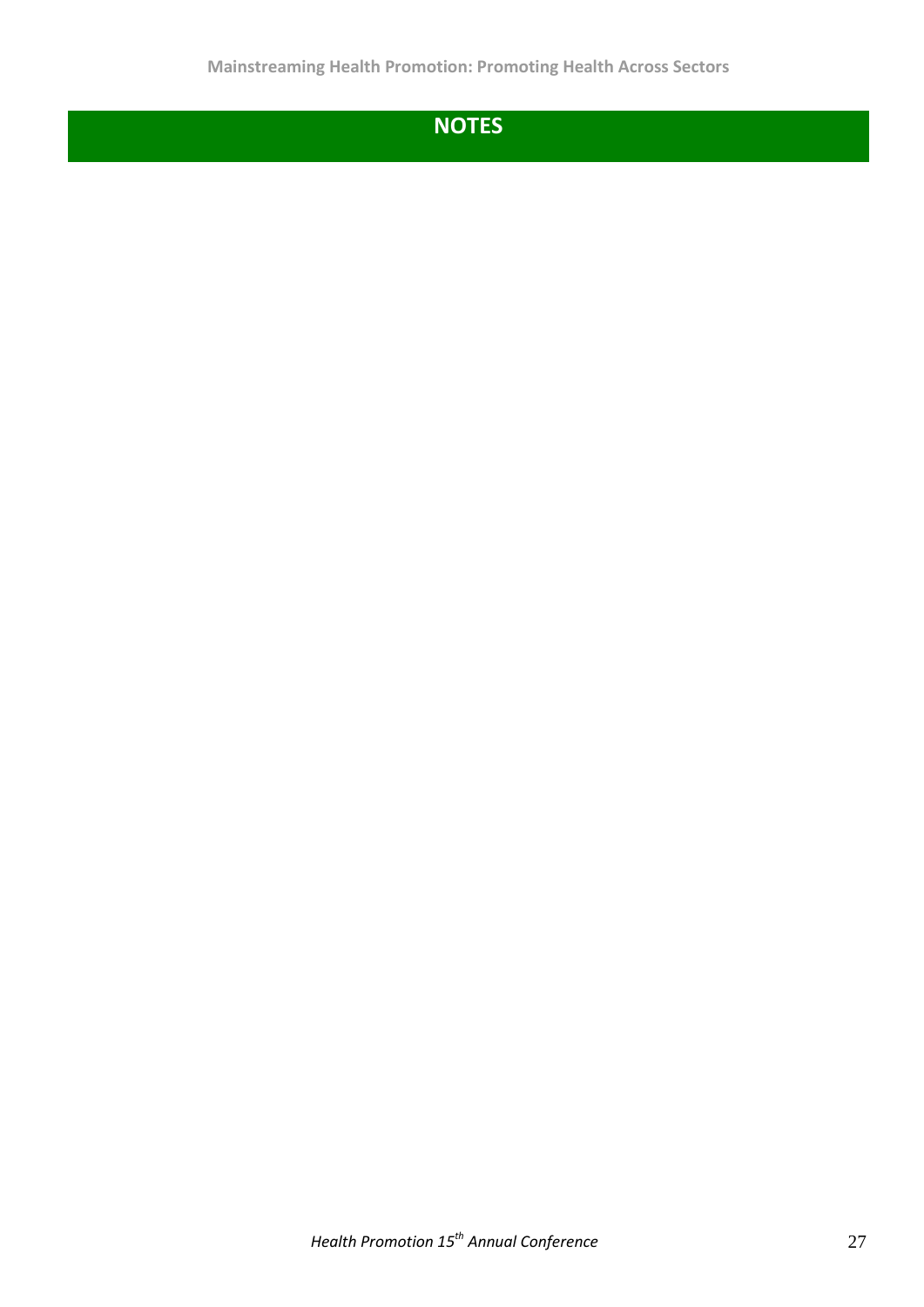## **NOTES**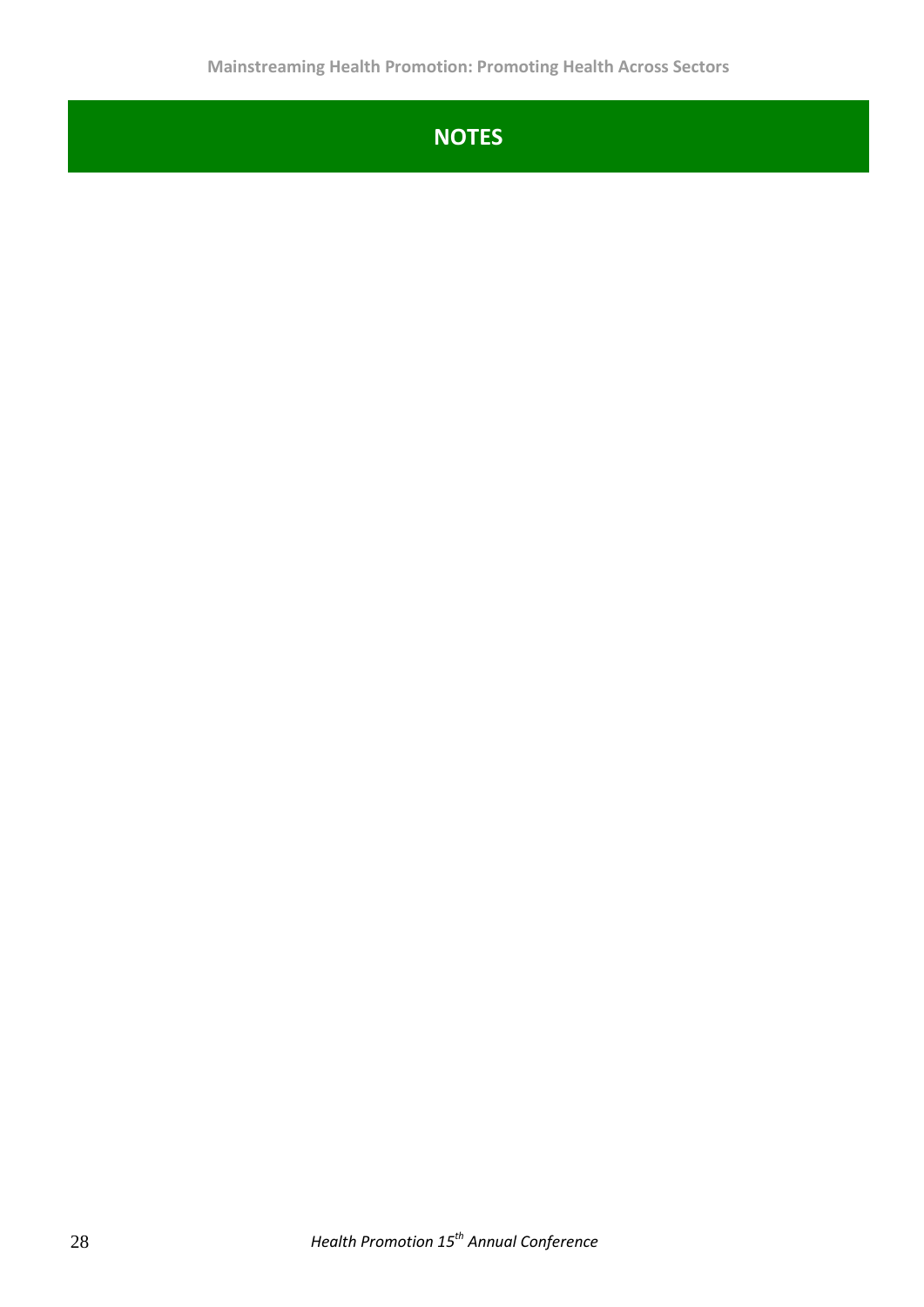## **NOTES**